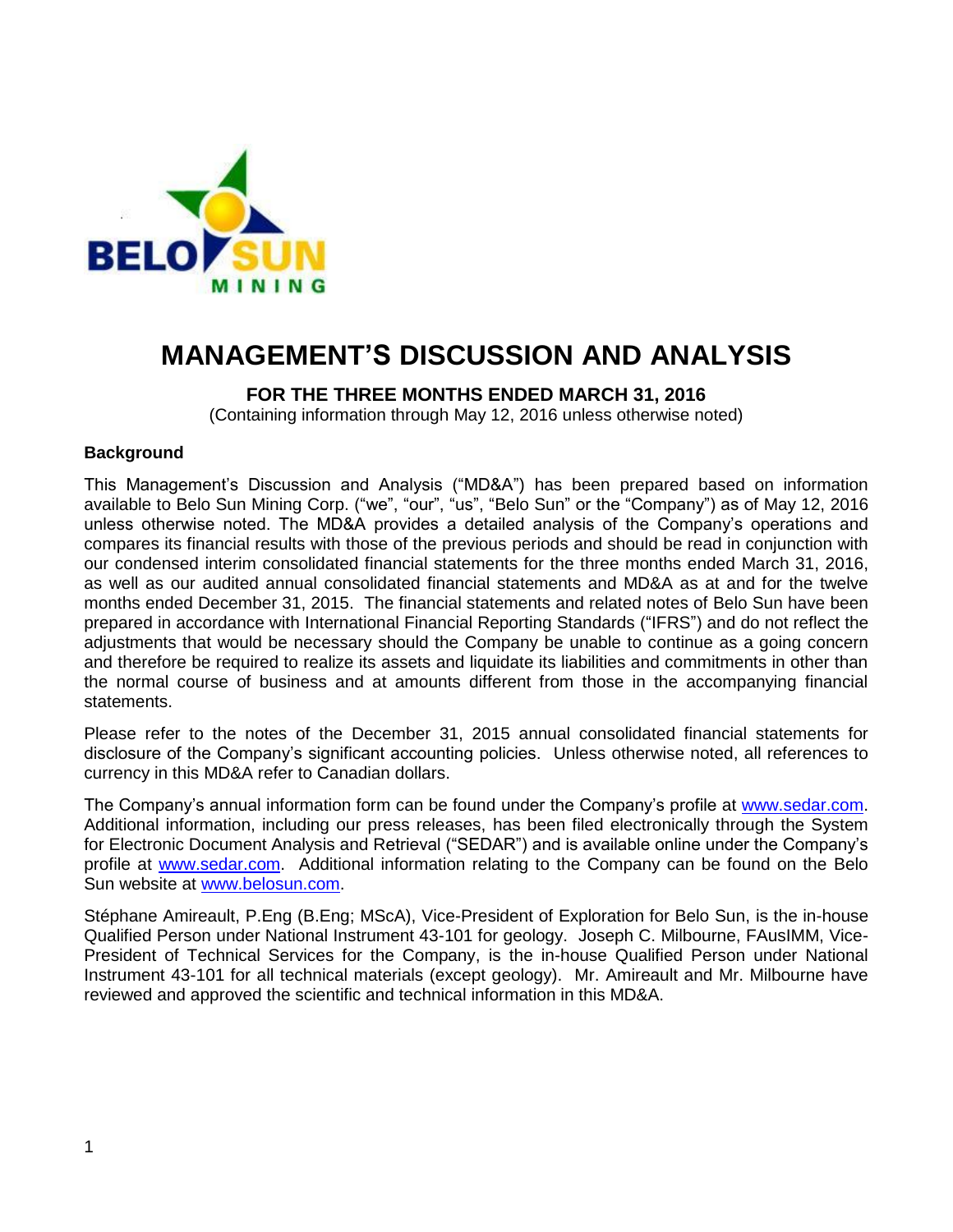# **Cautionary Statement Regarding Forward Looking Information**

Except for statements of historical fact relating to Belo Sun, certain information contained herein constitutes forward-looking information under Canadian securities legislation. Forward-looking information includes, without limitation, statements with respect to: possible events, the future price of gold, the estimation of mineral reserves and mineral resources, the realization of mineral reserve and mineral resource estimates, the timing and amount of estimated future production, costs of production, capital expenditures, costs and timing of the development of projects and new deposits, success of exploration, development and mining activities, permitting timelines, currency fluctuations, requirements for additional capital, government regulation of mining operations, environmental risks, unanticipated reclamation expenses, title disputes or claims and limitations on insurance coverage. The words "anticipates", ''plans'', ''expects'', "indicative", "intend", ''scheduled'', "timeline", ''estimates'', ''forecasts", "guidance", "opportunity", "outlook", "potential", "projected", "schedule", "seek", "strategy", "study" (including, without limitation, as may be qualified by "feasibility" and "pre-feasibility"), "targets", "models", or ''believes'', or variations of or similar such words and phrases or statements that certain actions, events or results "may", "could", "would", or "should", "might", or "will be taken", "occur" or ''be achieved'' and similar expressions identify forward-looking information. Forward-looking information is necessarily based upon a number of estimates and assumptions that, while considered reasonable by Belo Sun and its external professional advisors as of the date of such statements, are inherently subject to significant business, economic and competitive uncertainties and contingencies. There can be no assurance that forward-looking statements will prove to be accurate, as actual results and future events could differ materially from those anticipated in such statements.

Forward-looking information is provided for the purpose of providing information about management's expectations and plans relating to the future. All of the forward-looking statements made in this MD&A are qualified by these cautionary statements and those made in our other filings with the securities regulators of Canada including, but not limited to, the cautionary statements made in the ''Risk Factors'' section of our most recently filed Annual Information Form and this MD&A. These factors are not intended to represent a complete list of the factors that could affect Belo Sun. Economic analyses in technical reports are based on commodity prices, costs, sales, revenue and other assumptions and projections that can change significantly over short periods of time. As a result, economic information in a technical report can quickly become outdated. Belo Sun disclaims any intention or obligation to update or revise any forward-looking information or to explain any material difference between subsequent actual events and such forward-looking information, except to the extent required by applicable law.

## **Overview of the Company**

Belo Sun is a Canadian-based mineral exploration and development company with a portfolio of goldfocused properties in Brazil including its principal project, the Volta Grande Project in Pará State. Belo Sun's other properties are the Patrocinio Gold Project in Pará State and the Rainbow Alexandrite Project in Goias State.

Highlights for the three months ended March 31, 2016 include:

- In March 2016, Agnico Eagle Mines Limited ("Agnico Eagle") and Sun Valley Gold LLC ("Sun Valley") made strategic investments into Belo Sun Mining through private placement financings which raised \$12,020,400 through the issuance of 22,680,000 common shares.
- During Q1-2016, the Company acquired additional surface rights through the payment of R\$300,000 (\$99,923).
- The Company has now completed the acquisition of all the surface rights required for the mine.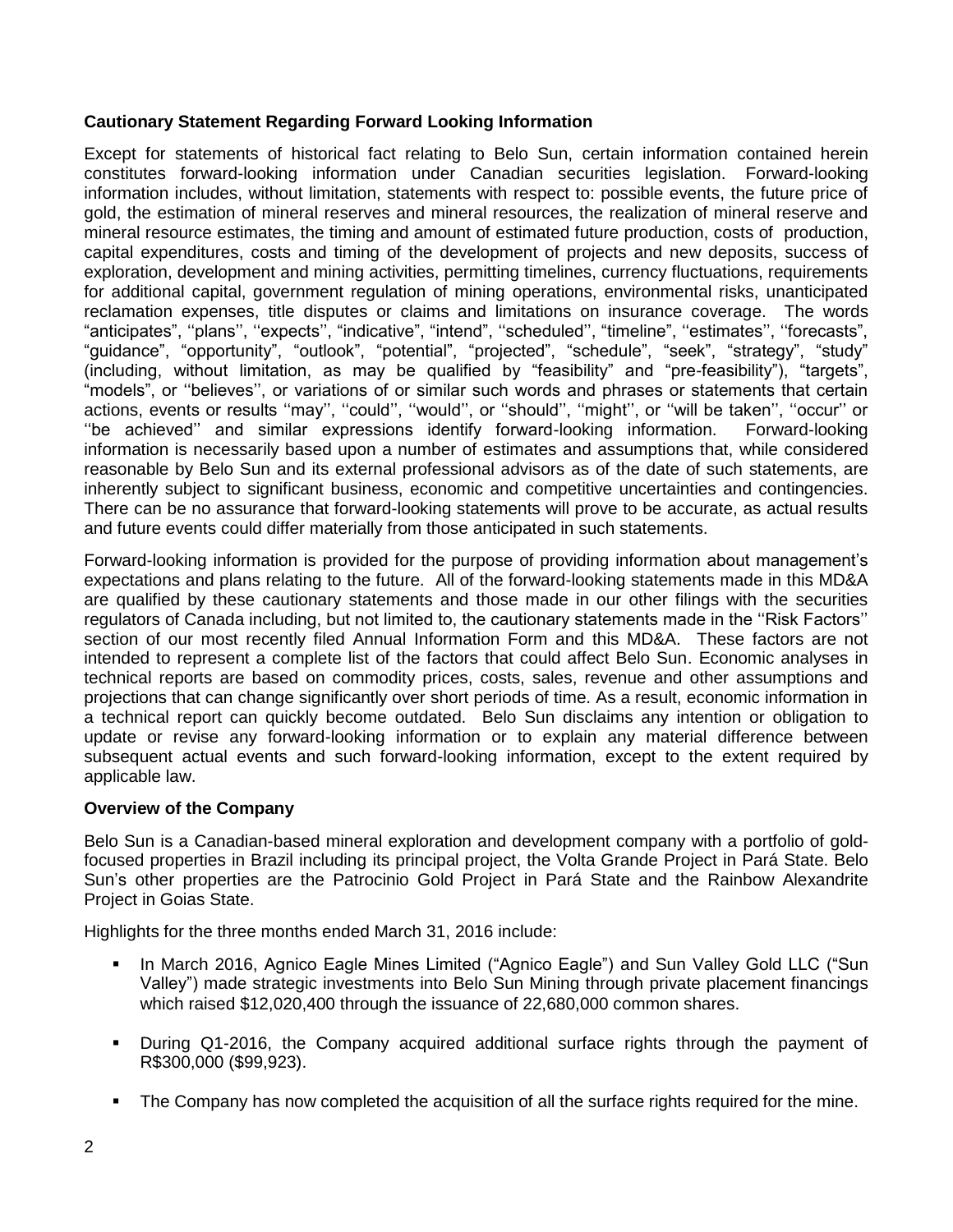## **Outlook**

For the remainder of 2016, the Company continues to focus on the advancement of the Volta Grande Project with three main objectives:

- 1) Receive the Installation Licence ("LI") by Brazilian authorities, which is equivalent to the construction licence in North America.
- 2) Continuing project optimization with engineering studies, construction planning optimization, and capital and operational cost reviews.
- 3) Continue to seek and evaluate the best funding solution for the Volta Grande Project.

Belo Sun submitted its application for the LI in February 2015 and continues to work with the Pará State government agencies responsible for issuing the licence. The Company has been proactive with the government agencies issuing the LI and continues to feel that the process is on track for receipt of the LI in 2016.

Belo Sun continues to review the engineering and operational opportunities relating to the Volta Grande Project, as well as the capital cost impact of the declining Brazilian Real (R\$) in relation to what was used in the feasibility study, and the expected positive impact it may have on the economics of the project.

The Company is also engaged in tax stabilization discussions with the Pará state government which, if successful, have the potential to provide a long term reduction in indirect taxes and would provide a positive impact on the project economics. These discussions are ongoing and have not been concluded and there can be no certainty that a positive result will be negotiated.

## **Summary of Quarterly Results**

The following is a summary of the Company's financial results for the eight most recently completed quarters:

|                                  | 31-Mar        | 31-Dec                    | 30-Sep        | 30-Jun        | 31-Mar        | 31-Dec          | 30-Sep        | 30-Jun        |
|----------------------------------|---------------|---------------------------|---------------|---------------|---------------|-----------------|---------------|---------------|
|                                  | 2016          | 2015                      | 2015          | 2015          | 2015          | 2014            | 2014          | 2014          |
| Net (loss)                       | (\$2,469,434) | (\$1,884,969)             | (\$1,246,706) | (\$3,417,443) | (\$3,761,749) | (\$4, 127, 963) | (\$4,186,136) | (\$3,648,612) |
| Net (loss) per share             | (\$0.01)      | \$0.00                    | (\$0.00)      | (\$0.01)      | (\$0.01)      | (\$0.02)        | (\$0.02)      | (\$0.01)      |
| Working Capital*                 | \$15,357,321  | \$5,698,996               | \$8,870,494   | \$11,466,469  | $(\$301,341)$ | \$1,963,487     | \$5,512,246   | \$2,974,346   |
| <b>Total Assets</b>              |               | \$29,514,638 \$20,890,407 | \$21,838,320  | \$22,673,256  | \$10,943,559  | \$13,109,777    | \$16,770,329  | \$13,900,812  |
| Total Non-current<br>Liabilities | \$0           | \$0                       | \$0           | \$0           | \$0           | \$0             | \$0           | \$0           |

\* Working Capital is defined as current assets minus current liabilities. Working capital is a Non-IFRS figure without a standardized meaning. Please see "Non-IFRS Measures" for a reconciliation.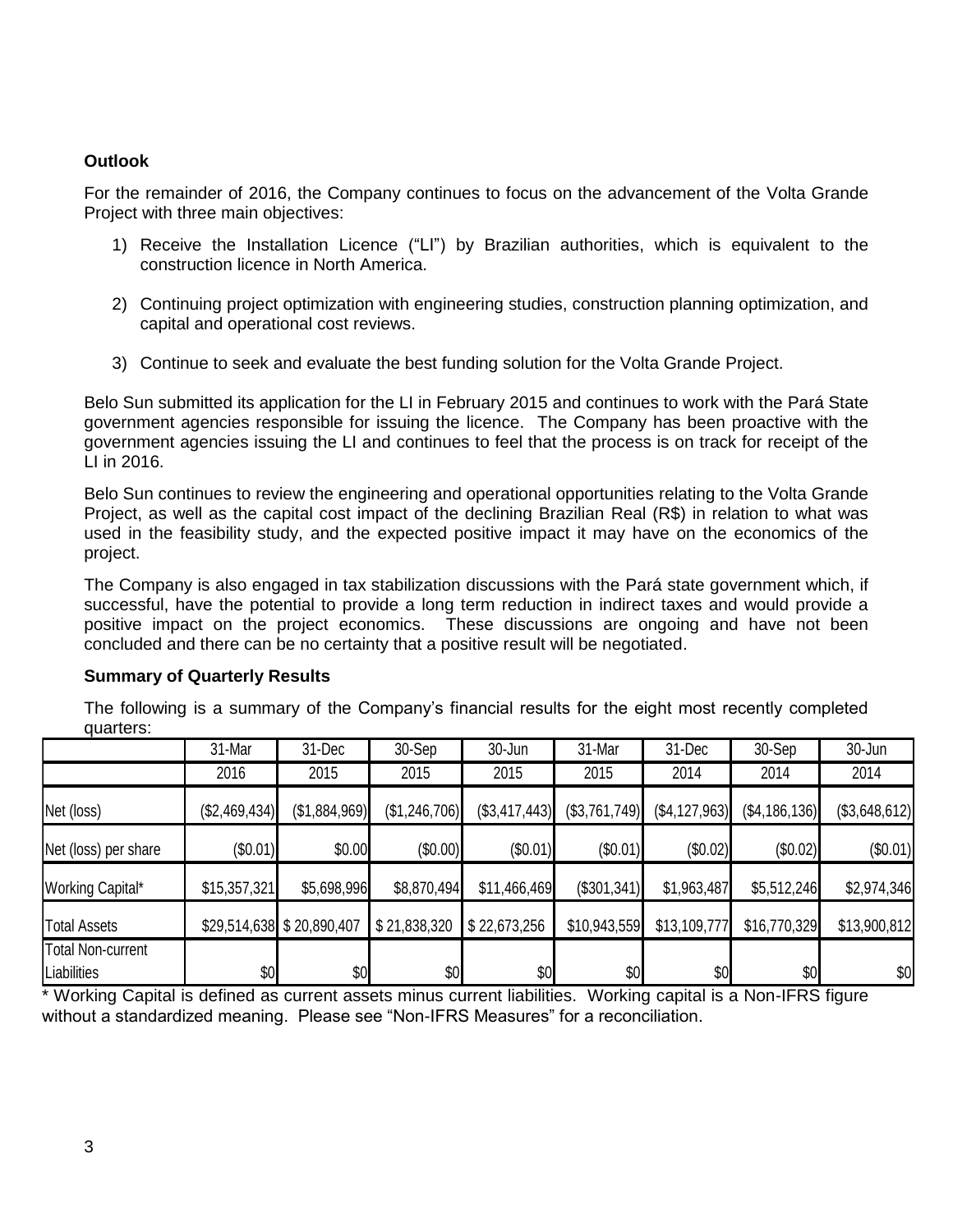## Factors Affecting Comparability of Quarters

Results of operations can vary significantly as a result of a number of factors. The Company's level of activity and expenditures during a specific quarter are influenced by a number of factors, including the level of working capital, the availability of external financing, the time required to gather, analyze and report on geological data related to its properties and the nature of activity, and the number of personnel required to advance each individual project.

In addition, the granting of stock options in a particular quarter gives rise to stock-based compensation expense. In the first quarter of 2016, the Company recorded stock-based compensation expense of \$Nil (Q4-2015 -- \$Nil; Q3-2015 -- \$Nil; Q2-2015 – \$180,000; Q1-2015 – \$1,548,000; Q4-2014 – \$540,640; Q3-2014 – \$Nil; Q2-2014 – \$Nil). Exploration expenditures during quarters vary and can cause earnings to fluctuate. In the first quarter of 2016, the Company recorded exploration and evaluation expenses (including engineering studies) of \$662,059 (Q4-2015 – \$648,755; Q3-2015 – \$716,339; Q2-2015 – \$862,633; Q1-2015 – \$1,377,729; Q4-2014 – \$2,198,552; Q3-2014 – \$2,904,720; Q2-2014 – \$2,625,502; Q1-2014 – \$2,183,220). The Company's activities slowed down in 2014 and into 2015 as the Company completed its feasibility study in Q1-2015. The decreasing expenditure during 2015 also reflects the weakening of the Brazilian Real as the costs are translated to Canadian dollars. The Company initiated a small drill program during Q2-2014 and also incurred expenditures related to the new training facility in Q2-2014 and Q3-2014. Work on the feasibility study continued during Q4-2014.

Total assets increased during 2015 as a result of land purchases made by the Company. The increase in assets during Q1-2016 reflects the increase in cash resulting from the private placement financings with Agnico Eagle and Sun Valley.

Also contributing to fluctuating quarterly net (losses) are changes in foreign exchange rates. The Company holds a portion of its monetary assets and liabilities in Brazil and therefore changes in the rate of exchange between the Brazilian Real, United States dollar and the Canadian dollar result in reported gains and losses on foreign currency fluctuations.

## **Results of Operations – Financial**

The following is a discussion of the results of operations of the Company for the three months ended March 31, 2016. This should be read in conjunction with the Company's condensed interim consolidated financial statements for the three months ended March 31, 2016 and related notes.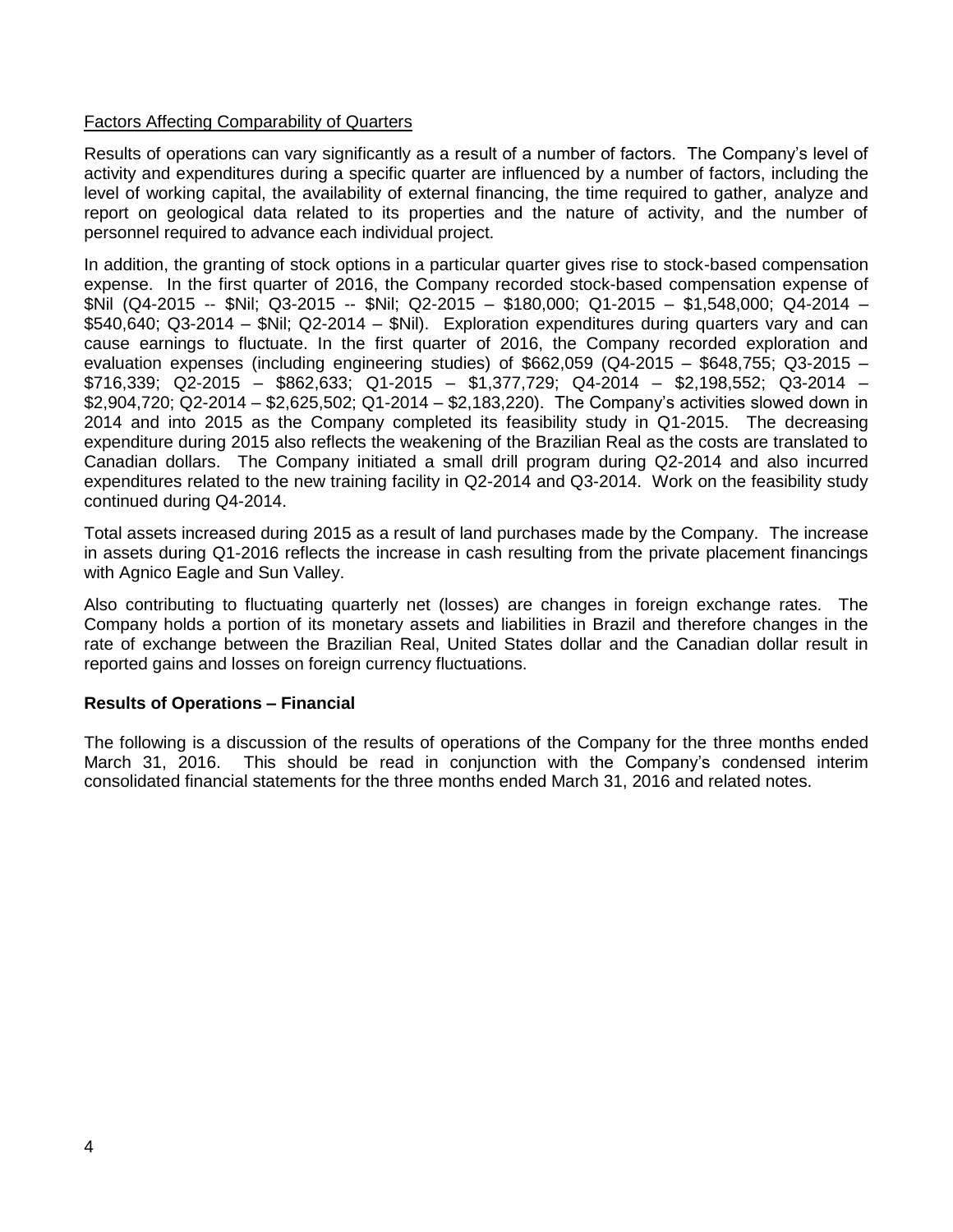For the quarters ended:

|                                     | Three months ended March 31, |             |    |             |  |
|-------------------------------------|------------------------------|-------------|----|-------------|--|
|                                     |                              | 2016        |    | 2015        |  |
| Net loss                            | \$                           | (2,469,434) | \$ | (3,761,749) |  |
| Interest income                     |                              | (41, 848)   |    | (45,231)    |  |
| Salaries, wages and consulting fees |                              | 1,222,075   |    | 774,360     |  |
| Professional fees                   |                              | 25,654      |    | 10,652      |  |
| General and administration          |                              | 335,093     |    | 381,065     |  |
| Depreciation                        |                              | 67,396      |    | 70,225      |  |
| Share-based payments                |                              |             |    | 1,548,000   |  |
| Exploration and evaluation expenses |                              | 582,528     |    | 712,933     |  |
| <b>Engineering studies</b>          |                              | 79,531      |    | 664,796     |  |
| Loss/(gain) on foreign exchange     |                              | 199,005     |    | (353,979)   |  |
| (Gain) on disposal of assets        |                              |             |    | (1,072)     |  |

For the three months ended March 31, 2016, the Company recorded a net loss of \$2,469,434 (\$0.01 per share) compared to a net loss of \$3,761,749 (\$0.01 per share) for the three months ended March 31, 2015.

Salaries, wages and consulting fees increased by \$447,715 in Q1-2016 compared to Q1-2015 primarily as a result of a bonus grant during Q1-2016.

General and administration costs decreased by \$45,972 in Q1-2016 compared to Q1-2015 primarily as a result of lower travel costs compared Q1-2015.

Exploration and evaluation expenses, including engineering studies, were \$662,059 for the three months ended March 31, 2016 compared to \$1,377,729 for the three months ended March 31, 2015. The Company reduced expenditures in Brazil resulting in this decrease.

The Company also recognized a foreign exchange loss of \$199,005 during Q1-2016 (Q1-2015 – a gain of \$353,979) as a result of the effect of fluctuations in the exchange rates between the Brazilian Real and the US dollar. The Company carries a net liability in Brazilian Real, and the Brazilian Real strengthened slightly during the quarter, resulting in this loss.

During the three months ended March 31, 2016, the Company spent \$1,769,973 on operations (three months ended March 31, 2015: \$2,714,306), and acquired capital assets and land for \$101,768 (three months ended March 31, 2015: \$5,974). During the three months ended March 31, 2016, the Company raised \$11,984,782 net of issue costs from private placement financings (three months ended March 31, 2015: \$nil), and \$105,000 from the exercise of stock options (three months ended March 31, 2015: \$nil).

# **Liquidity and Capital Resources**

Given the nature of the Company's operations, the most relevant financial information relates primarily to current liquidity, solvency and planned expenditures. The Company's financial success will be dependent upon the development of a property that leads to the production of gold. Such development may take years to complete and the amount of resulting income, if any, is difficult to determine.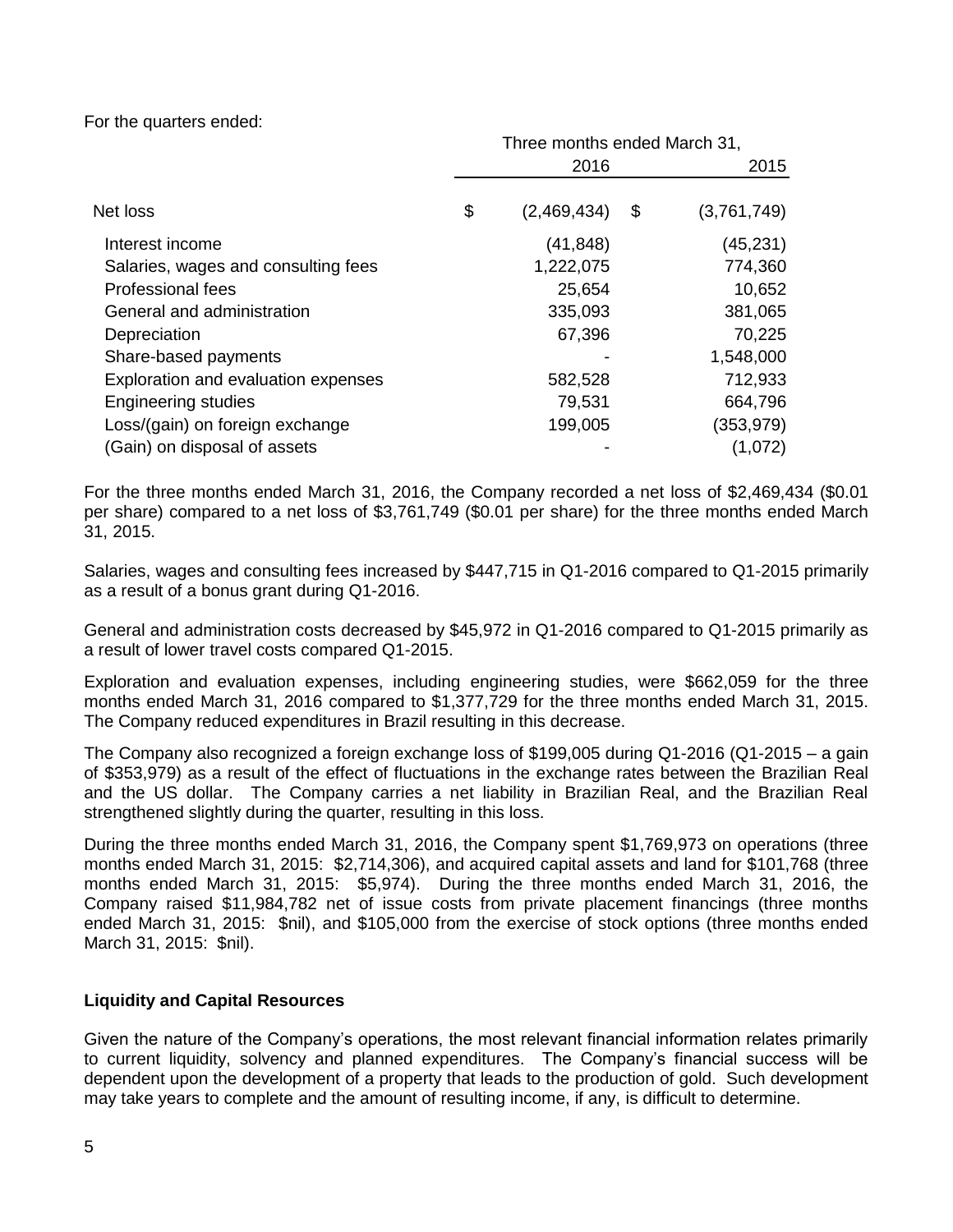The Company currently has a negative operating cash flow and finances its mineral exploration activities through equity financing. The Company's financial success will be dependent on the economic viability of its mineral exploration properties and the extent to which it can establish economic mineral reserves and operations.

The Company had working capital of \$15,357,321 as at March 31, 2016 (December 31, 2015 - \$5,698,996) including cash and cash equivalents of \$18,570,707 (December 31, 2014 - \$9,459,780). None of the cash equivalents are invested in asset-backed securities.

In March 2016, the Company completed private placement financings with Agnico Eagle and Sun Valley raising \$12,020,400 in gross proceeds. At the time of their respective transactions, Agnico Eagle owned 19.95% and Sun Valley owned 18.19% of the Company on a non-diluted basis. Under the terms of the subscription agreement, Agnico Eagle purchased 11,680,000 common shares of the Company at a price of \$0.53 per share. Agnico Eagle has the right to participate in any future equity offerings by the Company in order to maintain its pro rata investment in the Company and to nominate one person to the board of directors of the Company. Sun Valley purchased 11,000,000 common shares of the Company at a price of \$0.53 per share. The common shares issued pursuant to the private placement are subject to a statutory four-month hold period.

The Company is currently focusing its efforts on the Volta Grande Project.

#### Term Investment

The Company is carrying a term deposit with Banco do Brasil to fund potential amounts owing to Companhia de Pesquisa de Recoursos Minerais ("CPRM"). As at March 31, 2016, the balance of this deposit was R\$1,404,168 (\$513,083) (December 31, 2015: R\$1,362,123 (\$475,926)).

#### **Non-IFRS Measures**

The Company has included a Non-IFRS performance measure, working capital, throughout this document. In the gold mining industry, this is a common Non-IFRS performance measure but does not have a standardized meaning. The Company believes that, in addition to conventional measures prepared in accordance with IFRS, we and certain investors use this information to evaluate the Company's performance and ability to generate cash, profits and meet financial commitments. This Non-IFRS measure is intended to provide additional information and should not be considered in isolation or as a substitute for measures of performance prepared in accordance with IFRS. The following tables provide a reconciliation of working capital to the financial statements as at March 31, 2016 and December 31, 2015.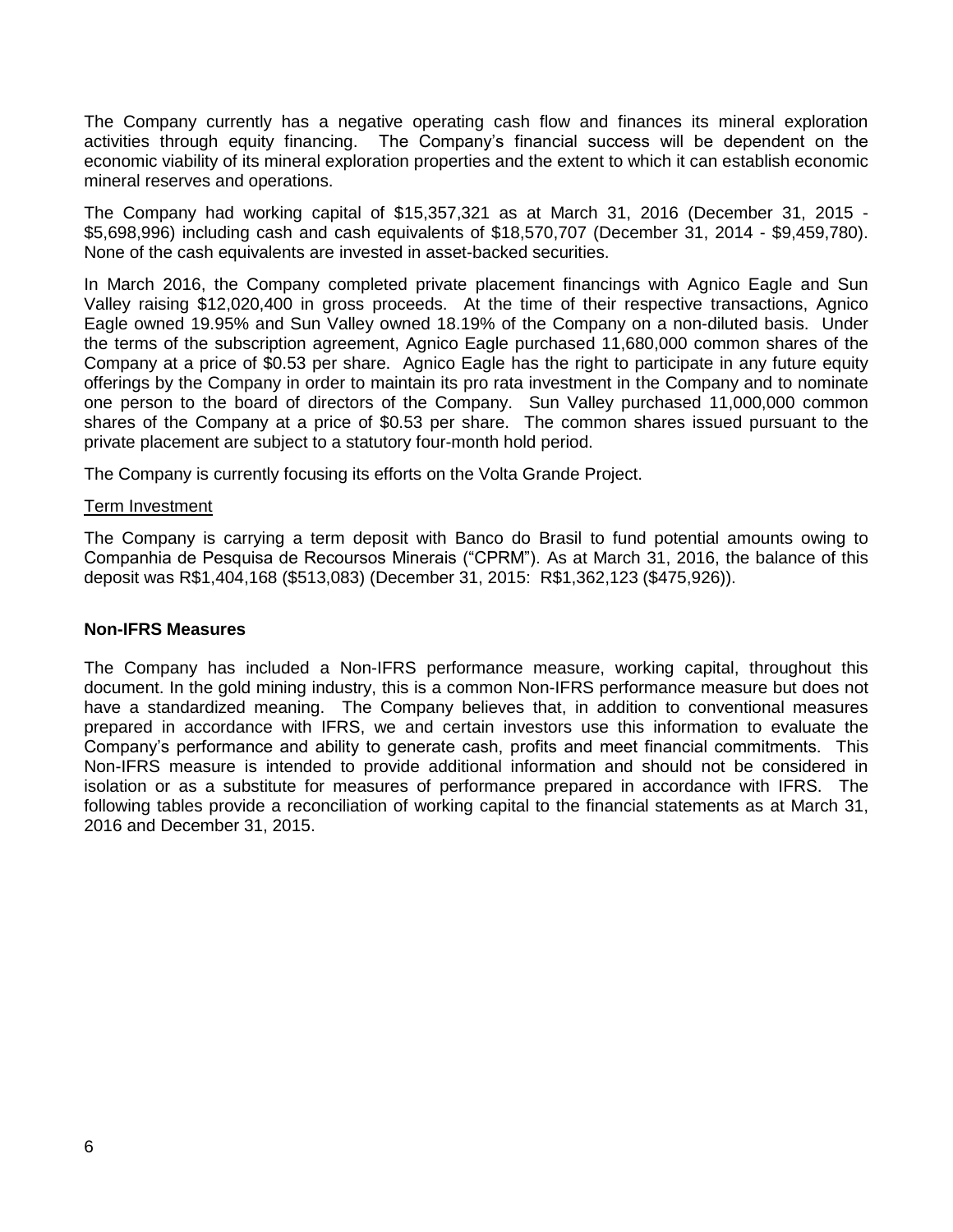|                                                                        | March 31, |            | December 31, |           |
|------------------------------------------------------------------------|-----------|------------|--------------|-----------|
|                                                                        |           | 2016       |              | 2015      |
| <b>Current assets</b>                                                  |           |            |              |           |
| Cash and cash equivalents                                              | \$        | 18,570,707 | \$           | 9,459,780 |
| Prepaid expenses and sundry receivables                                |           | 288,501    |              | 186,416   |
|                                                                        |           | 18,859,208 |              | 9,646,196 |
| <b>Current liabilities</b><br>Accounts payable and accrued liabilities | \$        | 3,501,887  | \$           | 3,947,200 |
|                                                                        |           |            |              |           |
| <b>Working Capital,</b>                                                |           |            |              |           |
| current assets less current liabilities                                | S         | 15,357,321 | S            | 5,698,996 |

#### **Capital Risk Management**

The Company includes cash and equity, comprised of issued common shares, share-based payment reserve and deficit, in the definition of capital. The Company's objectives when managing capital is to maintain its ability to continue as a going concern in order to provide returns for shareholders and benefits for other stakeholders.

The Company manages its capital structure and makes adjustments to it based on the funds available to the Company in order to support the acquisition and exploration of mineral properties. The Board of Directors does not establish quantitative return on capital criteria for management but rather relies on the expertise of the Company's management and consultants to sustain future development of the business.

The Company's properties are in the advanced exploration stage and, accordingly, the Company is dependent upon external financings to fund activities. In order to carry out planned engineering, test work, advancement and development of the mining projects, and pay for administrative costs, the Company will spend working capital and expects to raise the additional funds from time to time as required.

Management reviews its capital management approach on an ongoing basis and believes that this approach is reasonable given the relative size of the Company. There were no changes in the Company's approach to capital management during the three months ended March 31, 2016. The Company is not subject to externally imposed capital requirements.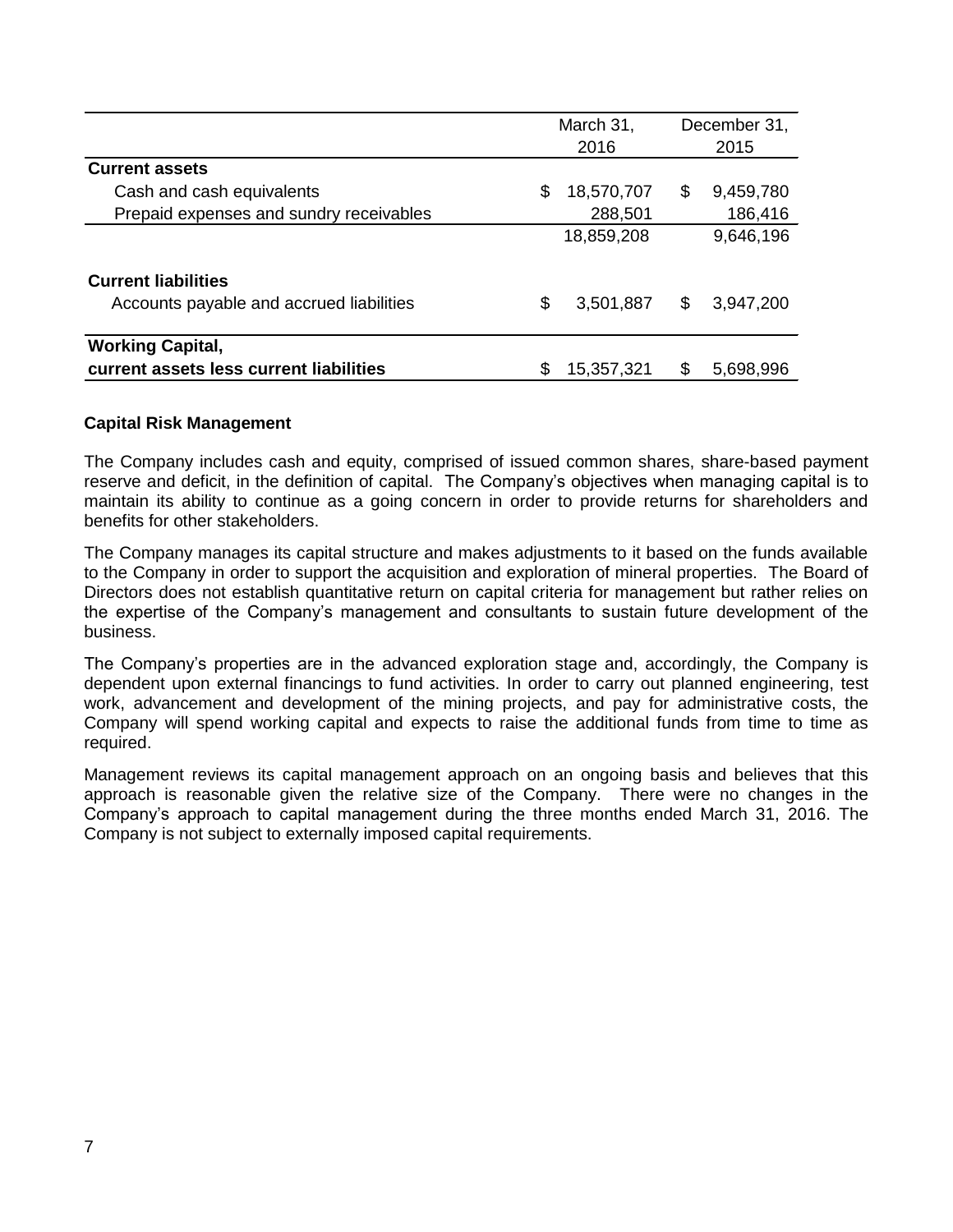## **Commitments and contingencies**

#### Management Contract Commitments

The Company is party to certain management contracts. These contracts require that additional payments of up to \$7,200,000 be made upon the occurrence of certain events such as a change of control. Minimum commitments remaining under these contracts were approximately \$787,000, all due within one year.

#### Legal contingencies

The Company is, from time to time, involved in various claims and legal proceedings. The Company cannot reasonably predict the likelihood or outcome of these activities. The Company does not believe that adverse decisions in any pending or threatened proceedings related to any matter, or any amount which may be required to be paid by reasons thereof, will have a material effect on the financial condition or future results of operations. As at March 31, 2016 and December 31, 2015, no amounts have been accrued related to such matters.

#### Environmental Commitments

The Company's mining and exploration activities are subject to various federal, state and international laws and regulations governing the protection of the environment. These laws and regulations are continually changing and generally becoming more restrictive. The Company conducts its operations so as to protect public health and the environment and believes its operations are materially in compliance with all applicable laws and regulations. The Company has made, and expects to make in the future, expenditures to comply with such laws and regulations.

#### Other Commitments

Under a successfully renegotiated agreement with CPRM in March 2008, the Company maintains an interest bearing term deposit to cover the future royalty payments, starting June 30, 2008. As at March 31, 2016, no royalty payments have been paid.

The only capital resource of the Company is the property and equipment at \$10,142,347 (net book value).

#### **Results of Operation - Exploration**

#### VOLTA GRANDE PROPERTY

Volta Grande, the Company's primary focus, is an advanced-stage exploration project located in Pará State, Brazil where gold mineral resources and reserves have been estimated.

#### Agreement

In 2005, the Company signed an agreement modifying the terms of the acquisition of a 100 percent interest in the Volta Grande Property located in the Pará State, approximately 65 kilometres southeast of the city of Altamira in northern Brazil (the "Volta Grande Property"). Under the original terms of the contract signed in 2004, the Company was to pay to the vendor US\$3 million over four years. Under the modified agreement the Company agreed to pay to the vendor a total of US\$600,000 which was paid in 2006. The transfer of title to the Volta Grande Property occurred following the arrangements with CPRM, whereby the Company has committed to pay CPRM 3,740,000 Reais if a mineable deposit is defined on the Volta Grande Property. Payments would begin two years following production and could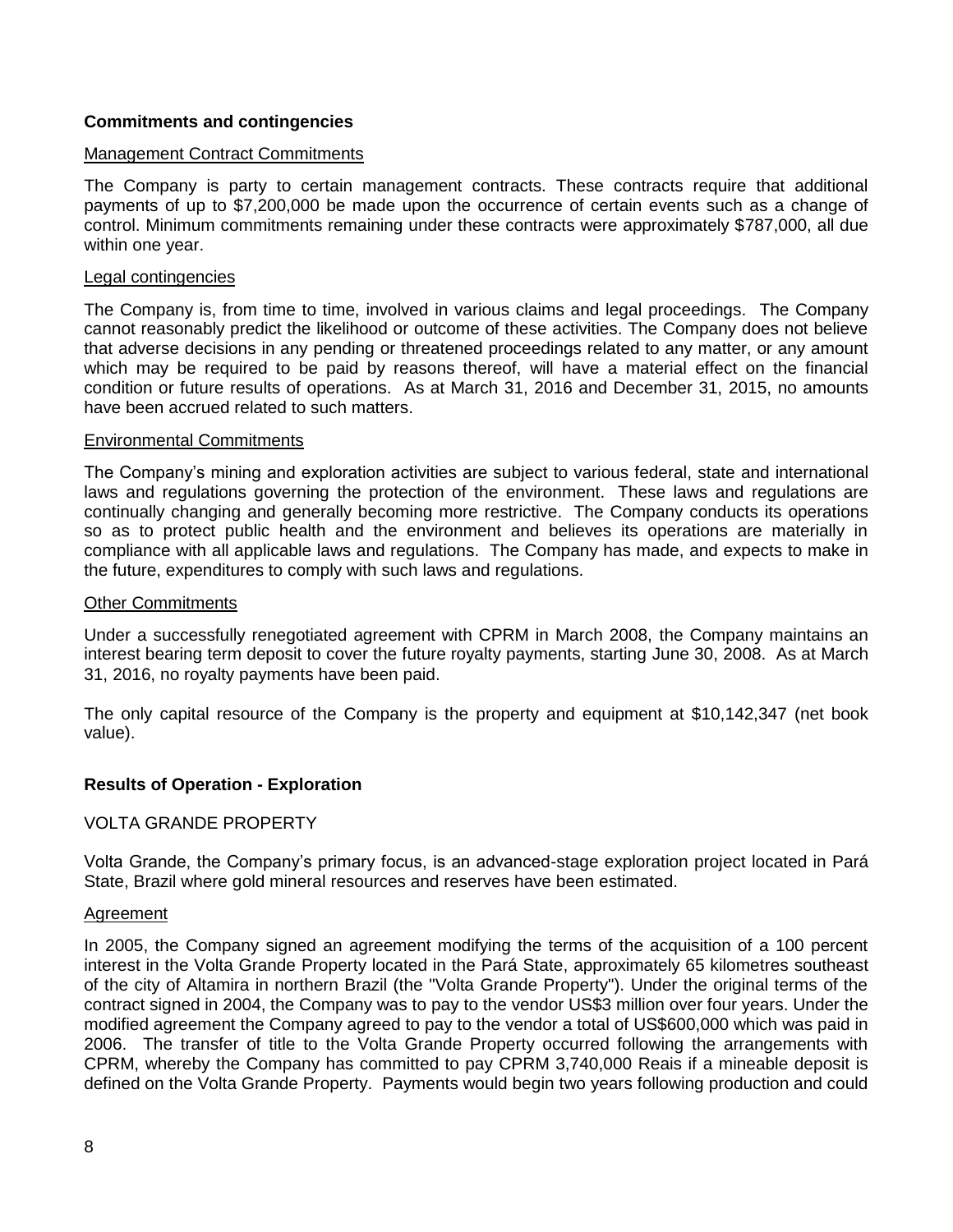be paid over ten years on a quarterly basis. As security, the Company had purchased a term deposit of 3,740,000 Reais.

In March 2008, the Company successfully renegotiated the agreement with CPRM. Under the new terms, CPRM released to the Company 3,525,087 Reais of the total term deposit of 4,273,087 Reais held in security to cover the Company's debt owed to CPRM. In addition the Company allocated the balance of the original term deposit that was not released, amounting to 748,000 Reais, to be retained in an interest bearing term deposit to cover future royalty payments.

#### **Background**

The 100% owned Volta Grande Project is located approximately 65 kilometres southeast of the town of Altamira (pop. 100,000) in the northern region of Pará State.

Gold mineralization was identified at numerous sites in the 1990s by past operators TVX Gold Inc. (now part of Kinross Gold Corporation) and Battle Mountain Exploration (now part of Newmont Mining Corporation). Historical drilling by these companies included more than 27,000 metres of combined core, auger, and reverse circulation drilling and several thousand channel and soil samples. Preliminary metallurgical work indicated that Volta Grande mineralization is amenable to conventional milling and cyanidation process methods, with gold recoveries of up to 95% in bottle roll tests.

The shear-hosted mineral resource at Volta Grande is contained in three main areas (Ouro Verde and Grota Sêca located in the North Block, and the South Block), all of which have or have had development in the form of artisanal workings. Within these areas, there are numerous narrow zones of high-grade gold mineralization, with potential for expansion along strike and at depth. There is also potential for the discovery of additional mineralized zones within the large alteration envelope in the host intrusives which has been traced for more than seven kilometres along strike in the North Block. Two types of gold mineralization are present: primary gold in intrusive rocks and secondary gold in the saprolitic zone overlying the primary mineralization.

The property has been mined historically by garimpeiros (informal miners) for several decades using both open pit and underground mining methods with several shafts of 80 to up to 300 metres along high-grade veins. Grab samples from these shafts have assayed as high as 474.9 g/t Au.

Since 2010, the Belo Sun has carried out a large drill exploration program that consisted of over 700 drill holes for a total of over 180,000m drilled (mostly by diamond drilling) at Ouro Verde, Grota Sêca and South Block. The results outlined the size of the mineralizing system with a pit-constrained resource extending over 4km on strike and over 0.5km deep for Ouro Verde and Grota Sêca.

## Feasibility Study

In March 2015, the Company completed a Feasibility Study on its 100% owned Volta Grande Project. The Feasibility Study was prepared in accordance with the definitions set out in National Instrument 43- 101 (NI 43-101) of the Canadian Securities Administrators. Projections include:

- Annual gold production of 205,000 oz averaged over a 17.2 year mine life
- Post-tax Internal Rate of Return of 26% using a gold price of US\$1,200/oz and an exchange rate of 3.1:1 (Brazil R\$3.1: US\$1)
- Post-tax Net Present Value of US\$665 million at a 5% discount rate
- Initial capital costs of US\$298 million, including pre-production costs and taxes
- Average cash operating costs of US\$618/oz and all-in sustaining costs of US\$779/oz
- Proven and Probable mineral reserves of 3.8 million ounces of gold (see table below)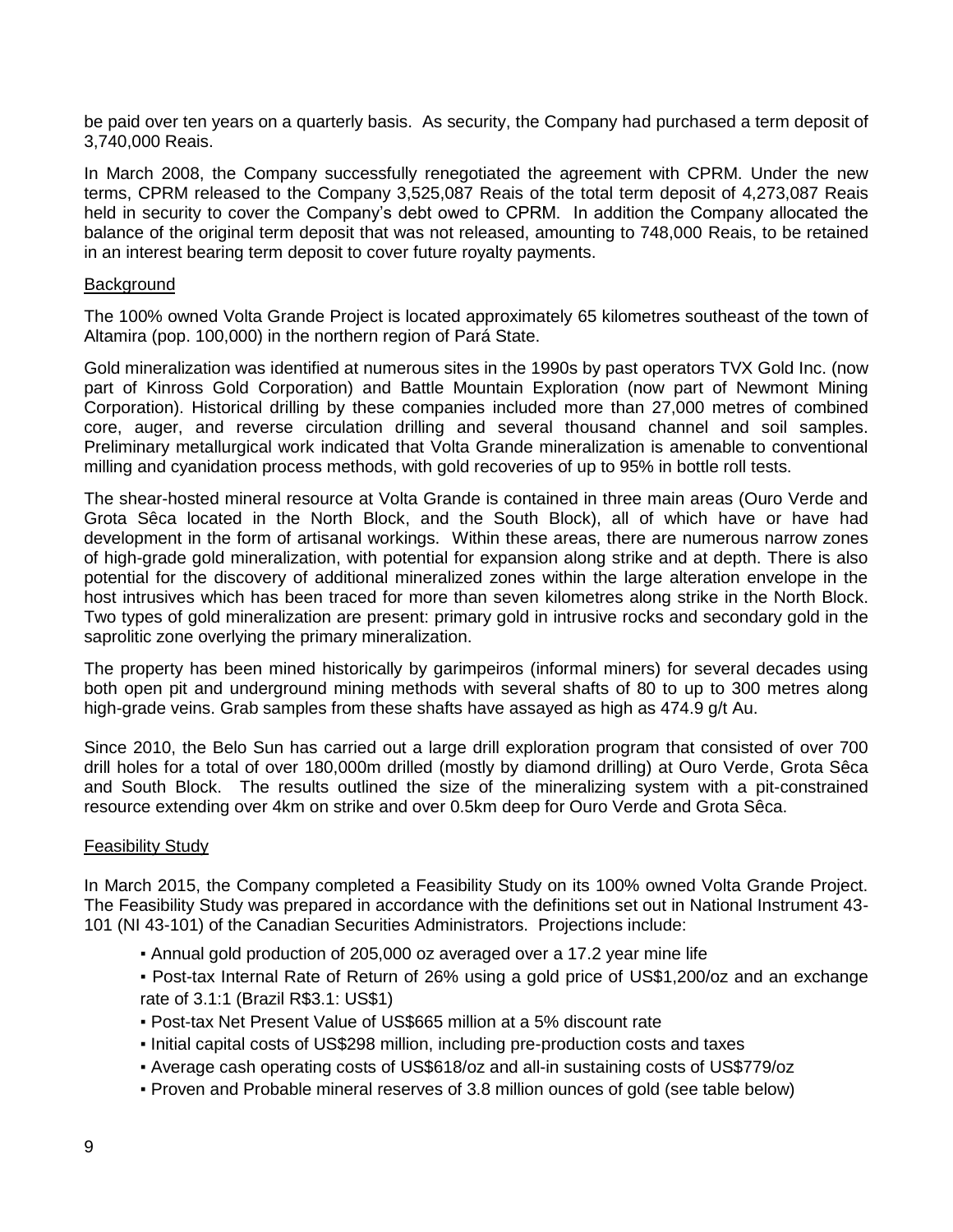|                          | <b>High Case</b> | <b>Base Case</b> | Low Case      |
|--------------------------|------------------|------------------|---------------|
| Gold Price (US\$ per oz) | \$1,300          | \$1,200          | \$1,100       |
|                          |                  |                  |               |
| Pre-Tax NPV (5%)         | \$1,171 million  | \$941 million    | \$712 million |
| Pre-Tax IRR              | 43%              | 36%              | 29%           |
|                          |                  |                  |               |
| Post-Tax NPV (5%)        | \$855 million    | \$665 million    | \$472 million |
| Post-Tax IRR             | 32%              | 26%              | <b>20%</b>    |

## Summary of Volta Grande Economic Results by Gold Price

Volta Grande Project Capital Expenditures Estimates Breakdown (Post-tax)

| <b>Initial Capital</b>                       |                      |
|----------------------------------------------|----------------------|
| Process & Infrastructure                     | \$244 million        |
| Mining                                       | \$20 million         |
| <b>Pre-Production Costs - Process</b>        | \$3 million          |
| <b>Pre-Production Costs - Mining</b>         | \$32 million         |
| Total -- Initial Capital                     | \$299 million        |
| Total -- Expansion Capital                   | \$63 million         |
| Average Sustaining Capital over life of mine | \$7.3 million / year |

The Feasibility Study capital and operating cost estimates for the Volta Grande Project are summarized below.

| Summary of Volta Grande Project Operating Cost Estimates Average Life-of-Mine Operating Cost |                      |
|----------------------------------------------------------------------------------------------|----------------------|
| Mining                                                                                       | \$10.62/tonne milled |
| Processing                                                                                   | \$7.26/tonne milled  |
| G&A                                                                                          | \$0.84/tonne milled  |
| <b>Total Operating Cost</b>                                                                  | \$18.72/tonne milled |
| <b>Cash Operating Cost</b>                                                                   | $$618$ /oz           |
| All in Sustaining Cost                                                                       | \$779/oz             |

## Volta Grande Mineral Reserves

The mineral reserves for the Volta Grande Project are based on the conversion of measured and indicated mineral resources within the current Feasibility Study mine plan. A portion of the measured mineral resources are converted directly to proven mineral reserves and a portion of the indicated mineral resources to probable reserves. The total fully diluted mineral reserves for the Volta Grande Project are shown below.

## **Volta Grande Project Proven and Probable Reserves\***

| <b>Classification</b> | Tonnes (t)  | Gold Grade (g/t) | <b>Contained Gold (oz)</b> |
|-----------------------|-------------|------------------|----------------------------|
| <b>Proven</b>         | 41,757,000  | 1.07             | 1,442,000                  |
| Probable              | 74,212,000  | 0.98             | 2,346,000                  |
| Proven + Probable     | 115,969,000 | 1.02             | 3,788,000                  |

*\*This mineral reserve estimate is as of March 25, 2015 and is based on the new mineral resource estimate dated March 2015. The mineral reserve calculation was completed under the supervision of Gordon Zurowski, P.Eng of AGP Mining Consultants Inc, who is a Qualified Person as defined under NI 43-101. Mineral reserves are stated within the final design pit based on a \$1,020 gold price pit shell with a \$1,200 gold price for revenue. The cutoff grade was 0.37 g/t for Ouro Verde and 0.40 g/t for Grota Seca. The mining cost averaged \$10.90/tonne milled, processing was \$7.25/tonne milled and G&A was \$0.84/tonne milled. The process recovery averaged 93%. The exchange rate assumption applied was R\$3.10 equal to US\$1.00 The*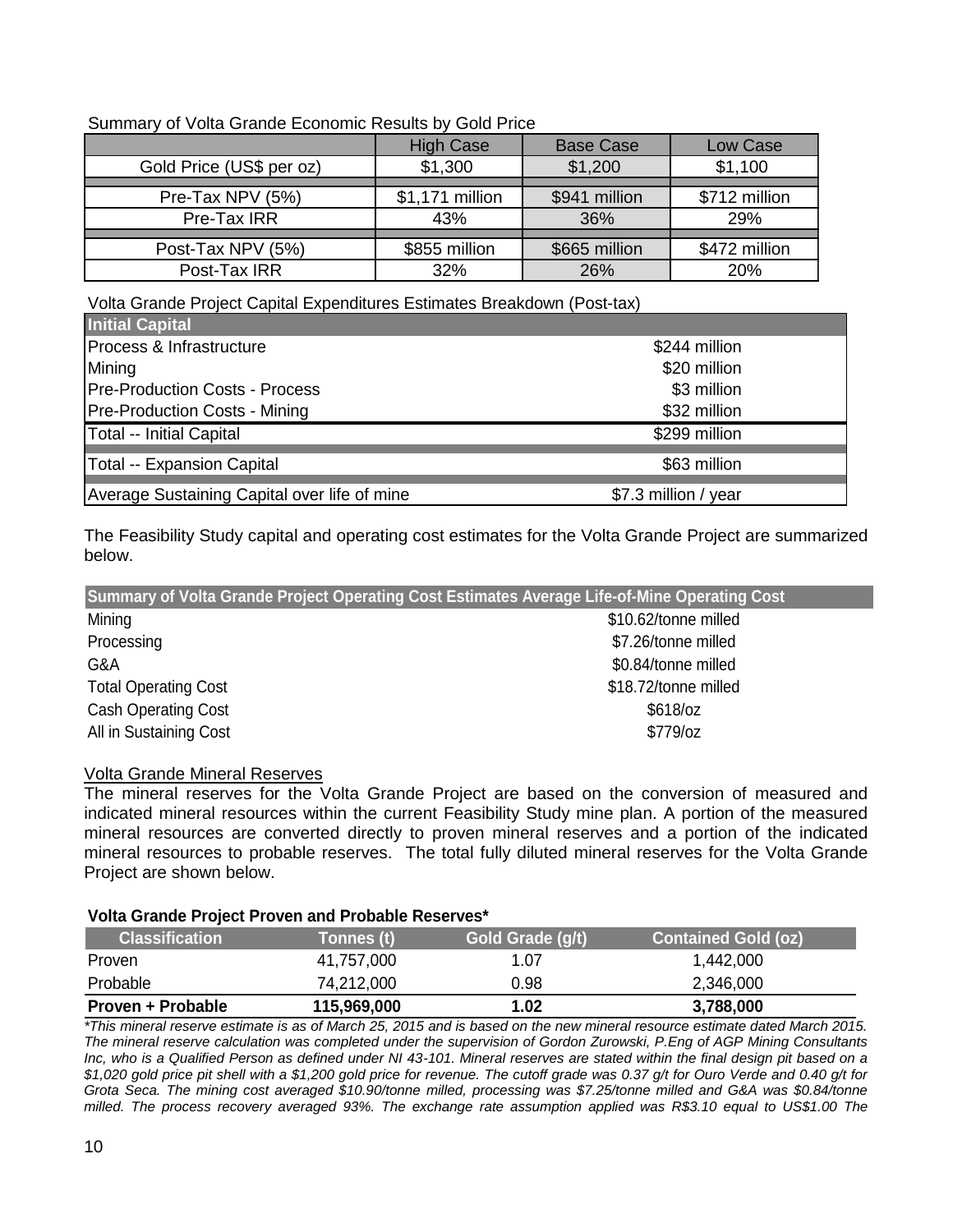*Feasibility Study only considers the Volta Grande open pit mineralized zones. The Feasibility Study does not include the South Block, nor the Greia Zone. Mineral resources that were part of the March 2015 mineral resource associated with South Block and underground mineral resources were left outside of the scope of the Feasibility Study.* 

## Mining

The Feasibility Study considers open pit mining using a 100% owner operated equipment fleet including trucks, loaders and drills. The mine has been designed to deliver an initial 3.5 million tonnes per year (10,000 tonnes per day) of mill feed and expand to 7 million tonnes per year (20,000 tonnes per day) reaching full production in Year 3. The Feasibility Study contemplates a mine that will extract ore over a 17.2-year period not including eight months of pre-production stripping. The Feasibility Study optimizes the mine plan for the first eleven years with an average delivered head grade of 1.3 g/t. Material from the last three months of pre-production stripping will be used to commission the process plant.

The average strip ratio for the life of the mine is estimated at 4.3:1. Open pit bench heights of 10 meters will be mined and ore hauled with 136-tonne haul trucks and matching loading equipment. Best practice grade control drilling will be done with reverse circulation drilling and rock sampling on mine benches prior to blasting. This provides the greatest flexibility for grade control during operations while maintaining reasonable mine operating costs and production capability.

During the mining operation a stockpile will be maintained adjacent to the primary crushing plant to be used as supplemental feed as required to meet production targets, weather events and as mill feed in the later years of the operation. Waste rock will be hauled to dedicated waste management facilities near the open pits.

### **Metallurgy**

Extensive feasibility level test work was completed by SGS, using representative run-of-mine composites, that confirmed the material from the Volta Grande mineral deposits is amenable to a conventional crush, grind, gravity concentration, cyanide leach and carbon-in-pulp (CIP) flow sheet. Test work results indicated that 40% to 50% of the gold will be recovered in a gravity concentrate.

#### Infrastructure

The Volta Grande Project is located in Pará State, approximately 60 kilometres south-east of the city of Altamira. Altamira is a major regional centre with a population of 150,000 and is serviced by a local airport and the Trans-Amazonian Highway. Altamira acts as the service center for many large industrial projects in the region.

The climate in the area of the Project is tropical with a rainy season from January to April and a dry season from May to December. The mean temperature is constant throughout the year (25°C to 30°C) and the relative humidity ranges from 65% to 85%.

Access to the mine site from the city of Altamira is by an existing 60 kilometer road that is paved for the first 30 kilometers. The remaining 30km of access road will be upgraded and paved during the mine operation.

Power for the Project will originate from a sub-station located 20 kilometres away and will be brought to the mine project by a 230 kV power line.

Water requirements for the Project will be provided by capturing precipitation and surface run-off. The water collected in storage ponds and augmented by reclaimed water from the tailings management facility will be sufficient to meet the operating requirements.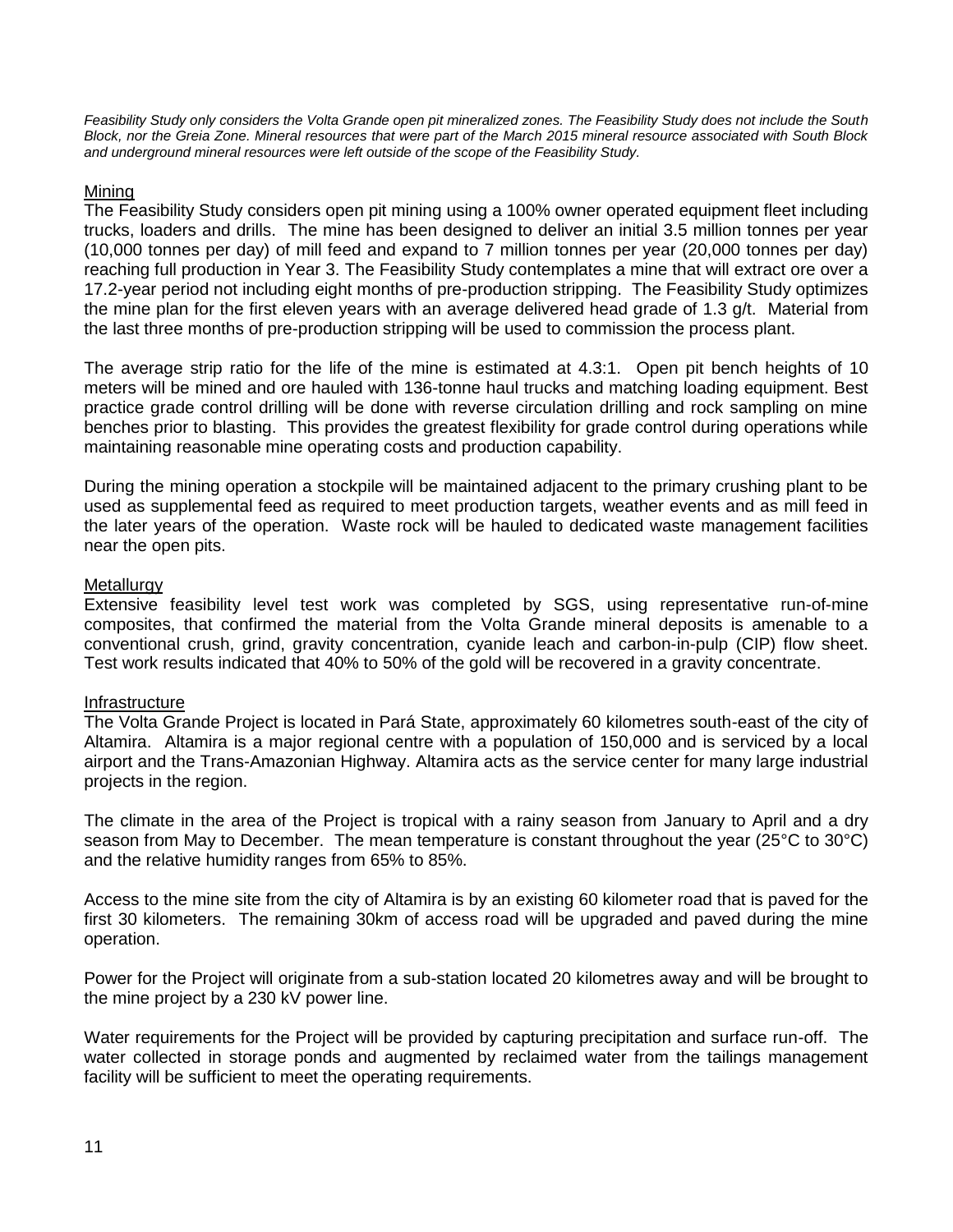The scientific and technical information contained in the feasibility study pertaining to the Volta Grande Project has been reviewed and approved by the following Qualified Persons under NI 43-101: Dr. Jean Francois Couture, PGeo and Dr. Oy Leuangthong, P.Eng (Mineral Resource), of SRK Consulting (Canada) Inc.; Gordon Zurowski, P.Eng (Mining), of AGP Mining Consultants Inc.; Alexandre Luz, MAusIMM (Economic Analysis) of L&M Advisory; Aron Cleugh (Metallurgy and Process) and Stefan Gueorguiev, P.Eng (Infrastructure and Author of the Technical Report), of Lycopodium Minerals Canada Ltd., each of whom are independent of Belo Sun.

# **See Cautionary Statement Regarding Forward Looking Information.**

The revised mineral resource estimate for the North Block of the Volta Grande Project is outlined in the table below.

| Deposit             | Category                | Quantity<br>Mt        | <b>Gold Grade</b><br>g/t Au | <b>Contained Gold</b><br><b>KOZ</b> |  |  |
|---------------------|-------------------------|-----------------------|-----------------------------|-------------------------------------|--|--|
| Ouro Verde Open Pit |                         |                       |                             |                                     |  |  |
|                     | Measured                | 750                   | 0.96                        | 23                                  |  |  |
| Saprolite           | Indicated               | 709                   | 0.78                        | 18                                  |  |  |
|                     | <b>Inferred</b>         | 216                   | 0.67                        | 5                                   |  |  |
|                     | Measured                | 18,532                | 1.16                        | 693                                 |  |  |
| Unweathered         | Indicated               | 52,647                | 1.06                        | 1,796                               |  |  |
|                     | <b>Inferred</b>         | 22,576                | 0.89                        | 643                                 |  |  |
|                     |                         | Grota Seca Open Pit   |                             |                                     |  |  |
|                     | Measured                | 249                   | 0.96                        | 8                                   |  |  |
| Saprolite           | Indicated               | 1,386                 | 0.74                        | 33                                  |  |  |
|                     | <b>Inferred</b>         | 832                   | 0.61                        | 16                                  |  |  |
|                     | Measured                | 24,270                | 1.00                        | 782                                 |  |  |
| Unweathered         | Indicated               | 54,611                | 0.87                        | 1,519                               |  |  |
|                     | <b>Inferred</b>         | 12,557                | 0.82                        | 332                                 |  |  |
|                     |                         | Junction Open Pit     |                             |                                     |  |  |
|                     | Measured                | 2                     | 1.53                        | 0                                   |  |  |
| Saprolite           | Indicated               | 215                   | 0.78                        | 5                                   |  |  |
|                     | <b>Inferred</b>         | 82                    | 0.66                        | $\overline{2}$                      |  |  |
| Unweathered         | Measured                | 271                   | 0.71                        | 6                                   |  |  |
|                     | Indicated               | 2,950                 | 0.77                        | 73                                  |  |  |
|                     | <b>Inferred</b>         | 1,491                 | 0.75                        | 36                                  |  |  |
|                     |                         | Greia Open Pit        |                             |                                     |  |  |
| Saprolite           | <b>Inferred</b>         | 512                   | 1.06                        | 17                                  |  |  |
| Unweathered         | <b>Inferred</b>         | 1,503                 | 2.04                        | 98                                  |  |  |
|                     |                         | <b>Total Open Pit</b> |                             |                                     |  |  |
|                     | Measured                | 44,075                | 1.07                        | 1,512                               |  |  |
|                     | Indicated               | 112,518               | 0.95                        | 3,444                               |  |  |
|                     | Measured +<br>Indicated | 156,593               | 0.98                        | 4,956                               |  |  |
|                     | <b>Inferred</b>         | 39,767                | 0.90                        | 1,151                               |  |  |

Notes:

(1) The 0.4 g/t Au open pit cut-off grade underlying the resource estimates is based on a number of parameters and assumptions including gold price of US\$1,400 per troy ounce, pit angles set at 31 degrees for saprolite and 53 degrees for hard rock, and metallurgical gold recovery of 94% for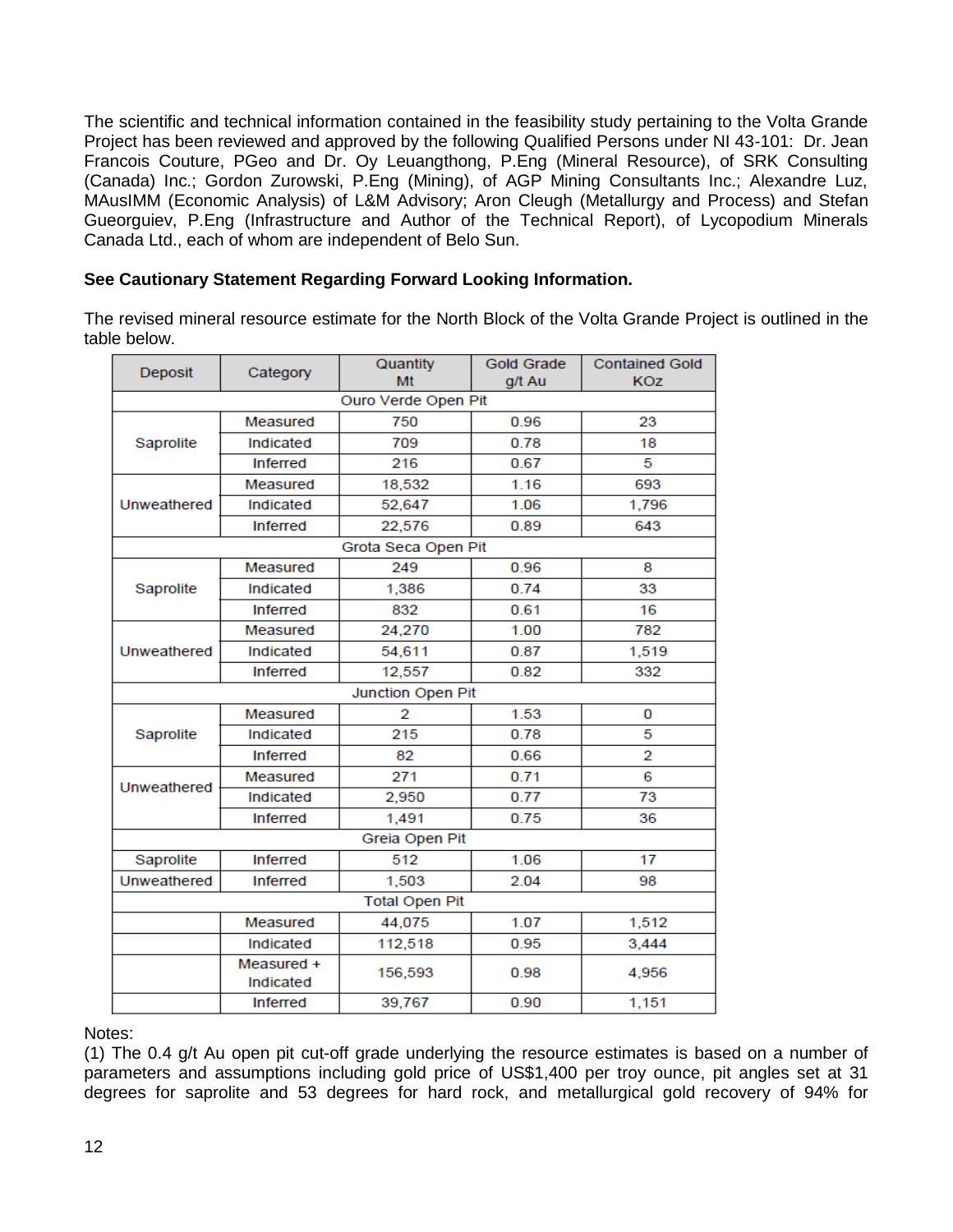unweathered and weathered rock. Assumed costs are as follow: open pit mining costs of US\$2.05/tonne of ore, process costs of US\$8.12/tonne, general & administrative costs of US\$0.99/tonne, royalty of 1%.

(2) The quantity and grade of reported inferred mineral resources in this estimation are uncertain in nature and there has been insufficient exploration to define the inferred mineral resources as Indicated or measured mineral resources and it is uncertain if further exploration will result in upgrading them to indicated or measured mineral resource categories.

(3) The mineral resources have been classified according to the Canadian Institute of Mining, Metallurgy and Petroleum Standards for Mineral Resources and Reserves (November 2010). The effective date of this mineral resource estimate is March 30, 2015.

(4) The mineral resource estimate was authored Dr. Oy Leuangthong, P.Eng, a Qualified Person as defined by National Instrument 43-101 and is independent of Belo Sun. SRK Consulting (Canada) Inc. is not aware of any legal, political, environmental or other risks that could materially affect the potential development of the mineral resources.

Below is a summary of the mineral resource estimation parameters pertinent to the current resource.

The estimation was prepared for the gold deposits located in the North Block. Four zones were separated. The majority of the estimation was carried out for the Ouro Verde and Grota Sêca deposits. The Greia zone was separated from Grota Sêca, it consists of a near-pit target to the North of the Grota Sêca deposit. The Junction Zone is the connection between Ouro Verde and Grota Sêca. It highlights some exploration potential along strike length between the two deposits.

The database consists of a total of 33,191 metres of drilling obtained from previously reported drilling and from 180,650 metres of drilling completed and assayed by Belo Sun since April 2010, for the Ouro Verde and Grota Sêca deposits.

The mineralized zones at the Ouro Verde deposit extend for about 2,200 m along strike whereas the Grota Sêca extends for 2,900m along strike.

For each deposit, Very Low, Low, Medium and High Grade domains where modelled in hard rock as well as in saprolite. The gold mineralization thickness ranges from 2 to 70 metres.

The composite length selected was 2.0 m. Residual composite of length of 0.5m and longer where included in the resource estimation.

Capping analysis was performed on composites for all grade domains. All domains were capped except High Grade Saprolite.

All estimations are based on a fully diluted block model with unitary dimension of 5 m E, 5 m N and 5 m elevation rotated -17° clockwise.

Three estimation passes with progressively relaxed parameters were used for each grade domain. The grade estimation was done using ordinary kriging interpolation. Additional restrictions were set to constrain the grade and radius of influence for the high grade part of the Mid Grade Domain.

Classification was performed using the density of the informing composites. Measured blocks are informed by composites at average distances of 25m (maximum distance is 40m). Indicated blocks are informed by composites at average distances of 50m (maximum distance of 80m).

Tonnage estimates are based on rock specific gravity of 2.75 tonnes per cubic metre for the Grota Sêca and Ouro Verde deposits, and 1.36 tonnes per cubic metre for saprolite.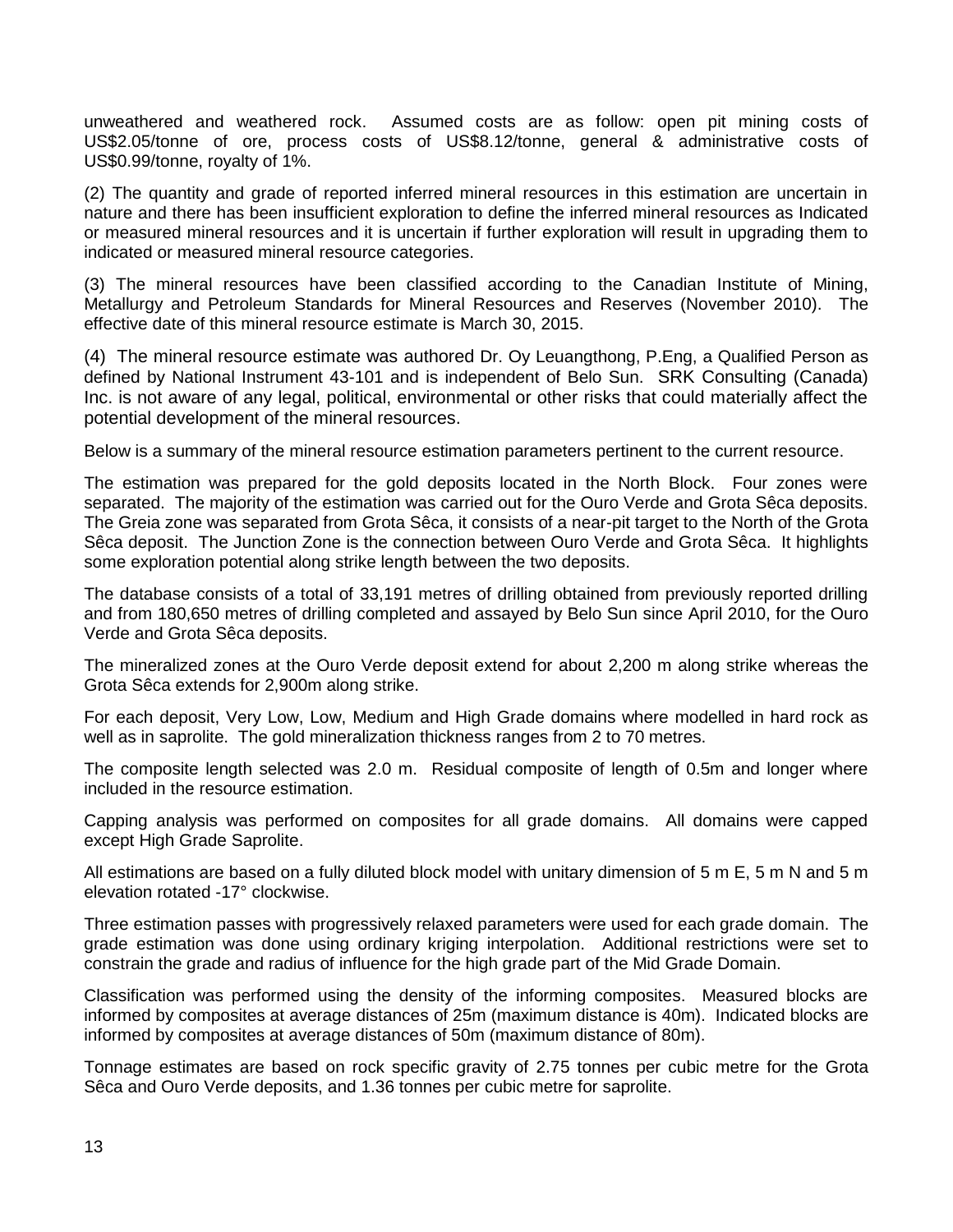#### Environmental licensing

In December 2013, the Environmental Council of Pará State, Brazil (COEMA) approved the Environmental Impact Assessment ("EIA") for Belo Sun's Volta Grande Project (see press release dated November 18, 2013). The approval of the Environmental Impact Assessment and receipt of the Previous Licence (LP) are key milestones in the advancement of the project towards construction phase. The Company received its Previous Licence in February 2014, which was issued with conditions related to training and capacity building, environmental monitoring, social education and development of local industries.

The Company has built a training centre in the local village where training and capacity building workshops in conjunction with the Federal and Pará State agencies are ongoing. As well, the Company has completed a study on the indigenous peoples in the region as part of the conditions of the LP. This study involved consultation with the indigenous tribes and other potential indigenous stakeholders in the region.

In February 2015 Belo Sun submitted its application for the Installation Licence (LI).

### Community relations

The Company operates two information offices in order to improve communication and opportunities between the Company and the local community. The first is in the city of Senador José Porfírio, the municipality that hosts the Volta Grande Project. The office is located in the downtown core, near the City Hall where City Council and other public institutions are located. The second office is located in the Resaca Village near the Volta Grande Project.

Belo Sun is also contributing to the improved accessibility of public services such as health care and education to the local population near the Volta Grande Project by helping to transport doctors, nurses, dentists and teachers to the area. These efforts are on the Company's behalf to promote the eradication of malaria in the Volta Grande area. Belo Sun also provides transportation on the weekends to local area residents who take a four hour round trip boat ride to attend mining-oriented technical courses in the city of Altamira.

#### **Off Balance Sheet Arrangements**

The Company is not party to any off-balance sheet arrangements.

## **Related Party Transactions**

During the three months ended March 31, 2016 and 2015, the Company entered into the following transactions in the ordinary course of business with related parties that are not subsidiaries of the Company.

|                          |     | Purchases of goods/services |  |        |  |
|--------------------------|-----|-----------------------------|--|--------|--|
|                          |     | Three months ended          |  |        |  |
|                          |     | March 31.                   |  |        |  |
|                          |     | 2016                        |  | 2015   |  |
| 2227929 Ontario Inc.     | \$. | \$.<br>90,000               |  | 90,000 |  |
| Forbes & Manhattan, Inc. |     | 225,000<br>75.000           |  |        |  |

The Company shares office space with other companies who may have common officers and directors. The costs associated with the use of this space, including the provision of office equipment and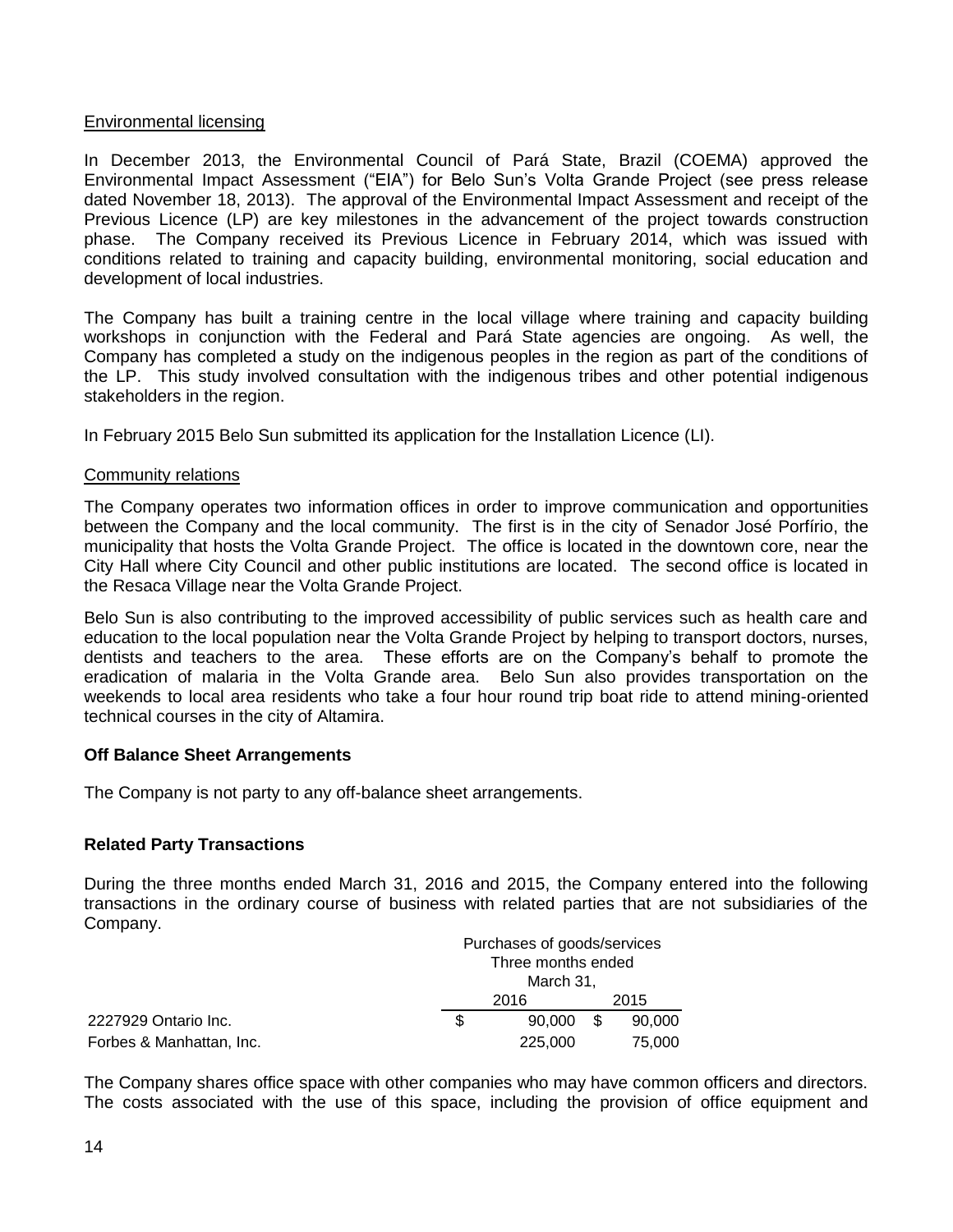supplies, are administered by 2227929 Ontario Inc. to whom the Company pays a monthly fee of \$30,000. 2227929 Ontario Inc. does not have any officers or directors in common with the Company.

Mr. Stan Bharti, a director of the Company, is the Executive Chairman of Forbes & Manhattan, Inc., a corporation that provides administrative and consulting services to the Company, including but not limited to strategic planning and business development. Forbes & Manhattan, Inc. charges a monthly consulting fee of \$25,000. During the three months ended March 31, 2016, the Company paid Mr. Bharti, through Forbes & Manhattan, Inc., a bonus totaling \$150,000 (March 31, 2015: \$nil).

The following balances included in accounts payable and accrued liabilities were outstanding at the end of the reporting period:

|                                       | Amounts owed by related<br>parties |           | Amounts owed to related<br>parties |           |  |
|---------------------------------------|------------------------------------|-----------|------------------------------------|-----------|--|
|                                       | 31-Mar-16                          | 31-Dec-15 | 31-Mar-16                          | 31-Dec-15 |  |
| Directors and officers of the Company |                                    | ۰.        | 30,000                             | 158.305   |  |
| 2227929 Ontario Inc.                  |                                    |           | $\sim$                             | 17.091    |  |

The amounts outstanding are unsecured and will be settled in cash. No guarantees have been given or received. No expense has been recognized in the current or prior periods for bad or doubtful debts in respect of the amounts owed by related parties.

#### *Compensation of key management personnel of the Company*

The remuneration of directors and other members of key management personnel during the period were as follows:

|                      | Three months ended |           |  |  |
|----------------------|--------------------|-----------|--|--|
|                      | March 31.          |           |  |  |
|                      | 2016               | 2015      |  |  |
| Short-term benefits  | 1,064,750 \$       | 428.000   |  |  |
| Share-based payments |                    | 1.377.000 |  |  |

Short-term benefits are higher during the three months ended March 31, 2016 as a result of a bonus grant.

In accordance with IAS 24 Related Party Disclosures, key management personnel are those persons having authority and responsibility for planning, directing and controlling the activities of the Company, directly or indirectly, including any directors (executive and non-executive) of the Company.

The remuneration of directors and key executives is determined by the compensation committee having regard to the performance of individuals and market trends.

More detailed information regarding the compensation of officers and directors of the Company is disclosed in the management information circular. The management information circular is available under profile of the Company on SEDAR at www.sedar.com.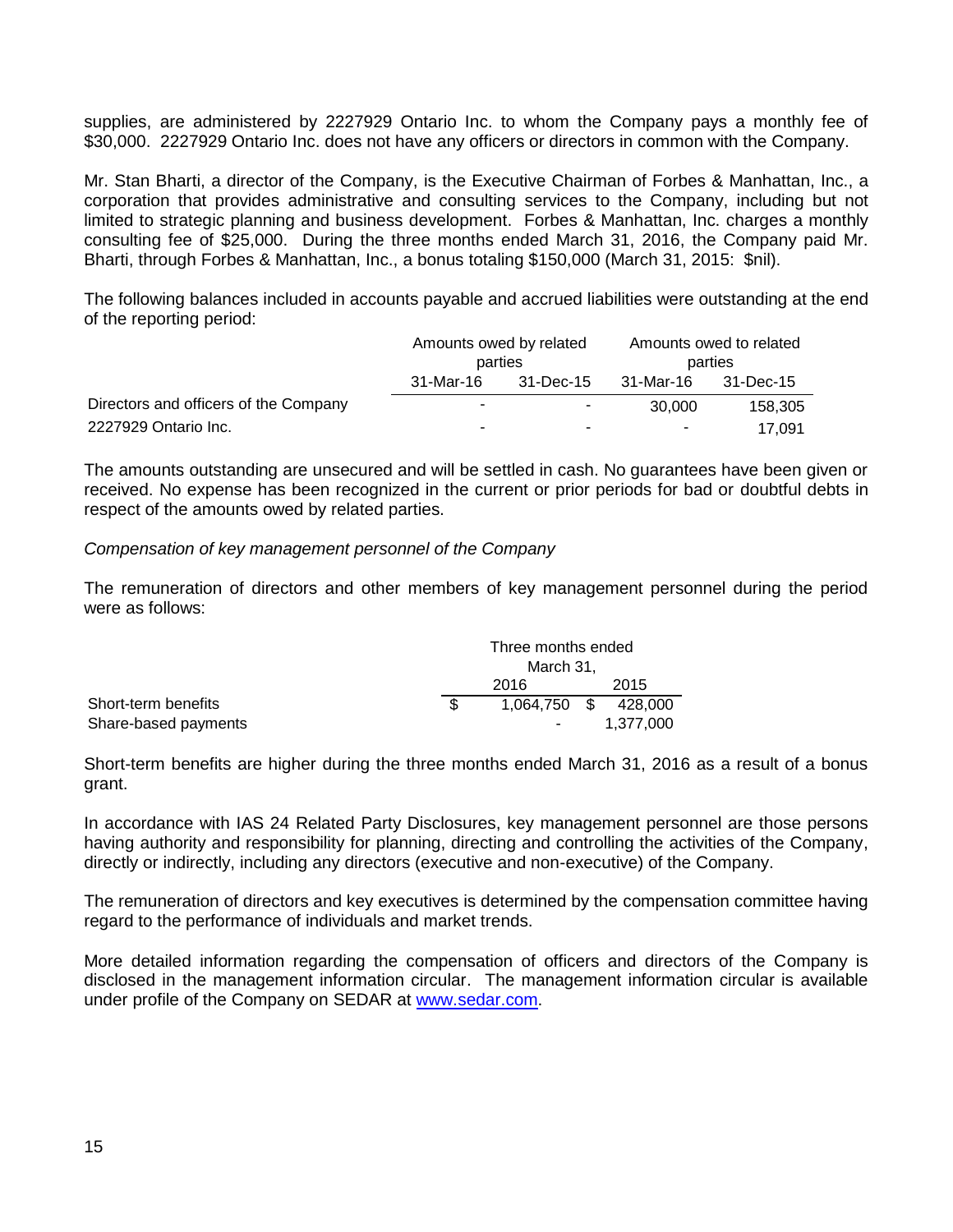## **Financial Instruments and Other Instruments**

The carrying value of cash and cash equivalents, prepaid expenses, sundry receivable, accounts payable and finance leases approximate their fair values due to the short maturity of those instruments.

The Company's risk exposures and their impacts on the Company's financial instruments are summarized below. There have been no significant changes in the risks, objectives, policies and procedures for managing risk during the three months ended March 31, 2016.

#### Credit risk

Credit risk arises from the non-performance by counterparties of contractual financial obligations. The Company's primary counterparty related to its cash and cash equivalents and term investment carry an investment grade rating as assessed by external rating agencies. The Company maintains all of its cash and cash equivalents and term investment with major Canadian, British, US and Brazilian financial institutions. Deposits held with these institutions may exceed the amount of insurance provided on such deposits.

The Company's maximum exposure to credit risk at the balance sheet date is the carrying value of cash and cash equivalents, term investment and sundry receivables.

#### Liquidity risk

The Company manages liquidity risk by maintaining adequate cash and cash equivalent balances. The Company continuously monitors and reviews both actual and forecasted cash flows, and also matches the maturity profile of financial assets and liabilities.

As at March 31, 2016, the Company had current assets of \$18,859,208 to settle current liabilities of \$3,501,887. Approximately \$2,500,000 of the Company's financial liabilities as at March 31, 2016 have contractual maturities of less than 30 days and are subject to normal trade terms. Of this amount, approximately \$2,100,000 has been payable for over 180 days.

#### Market risk

#### (a) Interest rate risk

The Company's cash equivalents are subject to interest rate cash flow risk as they carry variable rates of interest. The Company's interest rate risk management policy is to purchase highly liquid investments with a term to maturity of one year or less on the date of purchase.

Based on cash and cash equivalent balances on hand at March 31, 2016, a 0.1% change in interest rates could result in a corresponding change in net loss of approximately \$18,500 (December 31, 2015  $-$  \$9,400).

#### Currency Risk

As the Company operates on an international basis, foreign exchange risk exposures arise from transactions and balances denominated in foreign currencies. The Company's foreign currency risk arises primarily with respect to the United States dollar and Brazilian Real. Fluctuations in the exchange rates between these currencies and the Canadian dollar could have a material effect on the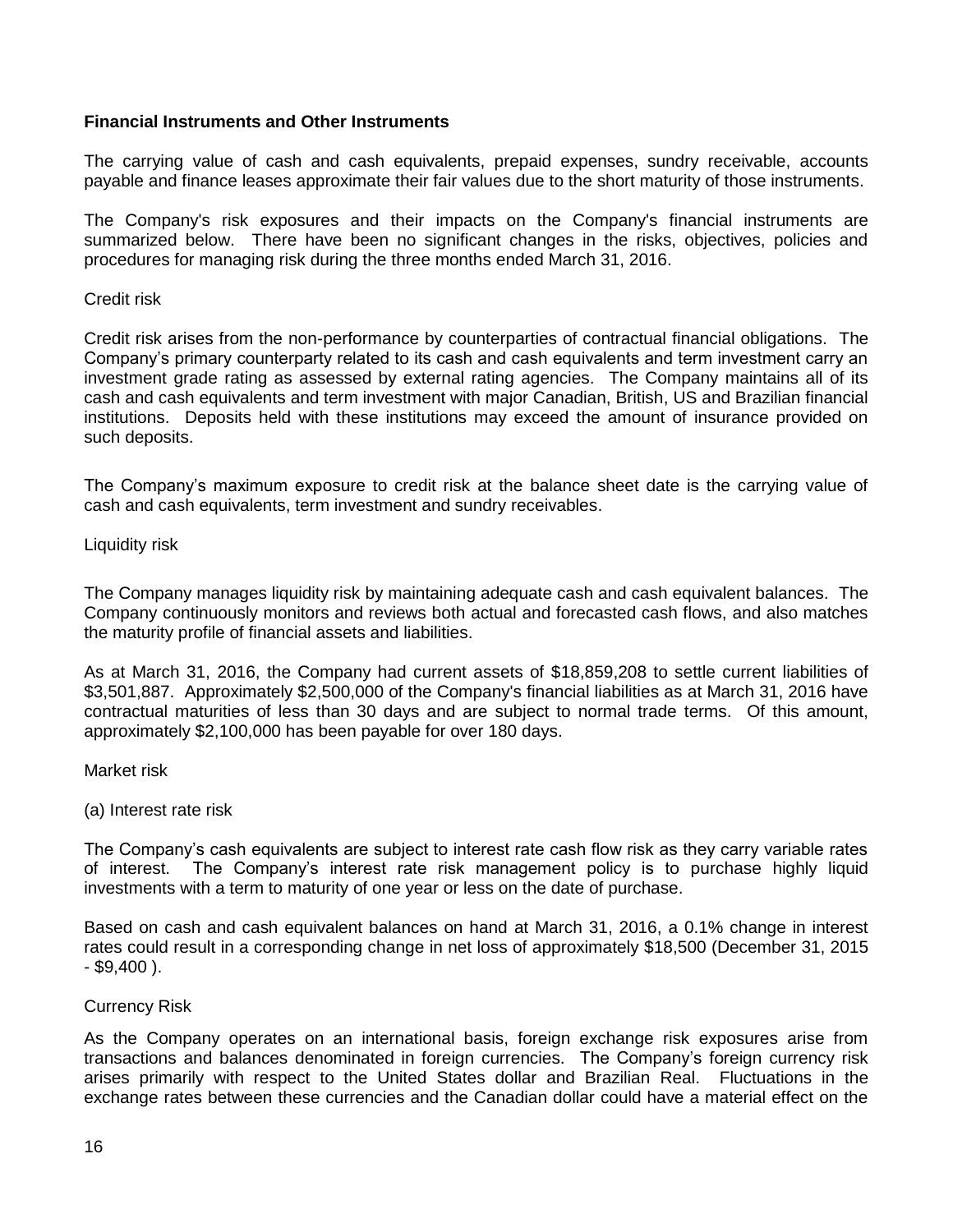Company's business, financial condition and results of operations. The Company does not engage in any hedging activity to mitigate this risk.

A strengthening of \$0.01 in the United States dollar against the Brazilian Real would have decreased net income by approximately \$58,000 for the three months ended March 31, 2016 (March 31, 2015 - \$48,000). A strengthening of \$0.01 in the Canadian dollar against the United States dollar would have decreased other comprehensive income by approximately \$16,000 for the three months ended March 31, 2016 (March 31, 2015 - \$15,000). Rates as at March 31, 2016 and 2015 are represented in the following chart:

|                                     | As at          |                |  |
|-------------------------------------|----------------|----------------|--|
|                                     | March 31, 2016 | March 31, 2015 |  |
| 1 Canadian dollar = US dollars      | 0.7700         | 0.7895         |  |
| 1 Canadian dollar = Brazilian Reais | 2.7367         | 2.5100         |  |
| 1 US dollar = Brazilian Reais       | 3.5542         | 3.1792         |  |

As at March 31, 2016 the monetary balances in non-Canadian dollar currencies are as follows:

|                                          |     | <b>Brazilian Reais</b> |
|------------------------------------------|-----|------------------------|
| Cash                                     | R\$ | 183,155                |
| Accounts receivable and prepaid expenses |     | 158,451                |
| Long term investment                     |     | 1,404,168              |
| Accounts payable                         |     | (7,508,994)            |
|                                          | R\$ | (5,763,220)            |

## **Outstanding Share Data**

Authorized unlimited common shares without par value – 384,087,915 are issued and outstanding as at May 12 2016.

Authorized unlimited special shares – zero outstanding.

There were no warrants outstanding as at May 12, 2016.

Stock options outstanding as at May 12, 2016 are as follows:

| Number of stock options | Exercise   |             |
|-------------------------|------------|-------------|
| outstanding             | price      | Expiry date |
| 1,652,000               | \$<br>1.15 | 31-Jan-17   |
| 100,000                 | \$<br>1.17 | 14-Jun-17   |
| 1,285,000               | \$<br>1.15 | 3-Jul-17    |
| 730,000                 | \$<br>1.15 | 10-Jul-17   |
| 200,000                 | \$<br>1.14 | 9-Apr-18    |
| 2,495,000               | \$<br>0.71 | 19-Aug-18   |
| 6,543,000               | \$<br>0.12 | 19-Nov-19   |
| 8,858,000               | \$<br>0.22 | 6-Apr-20    |
| 1,200,000               | \$<br>0.22 | 8-Jun-20    |
| 23,063,000              |            |             |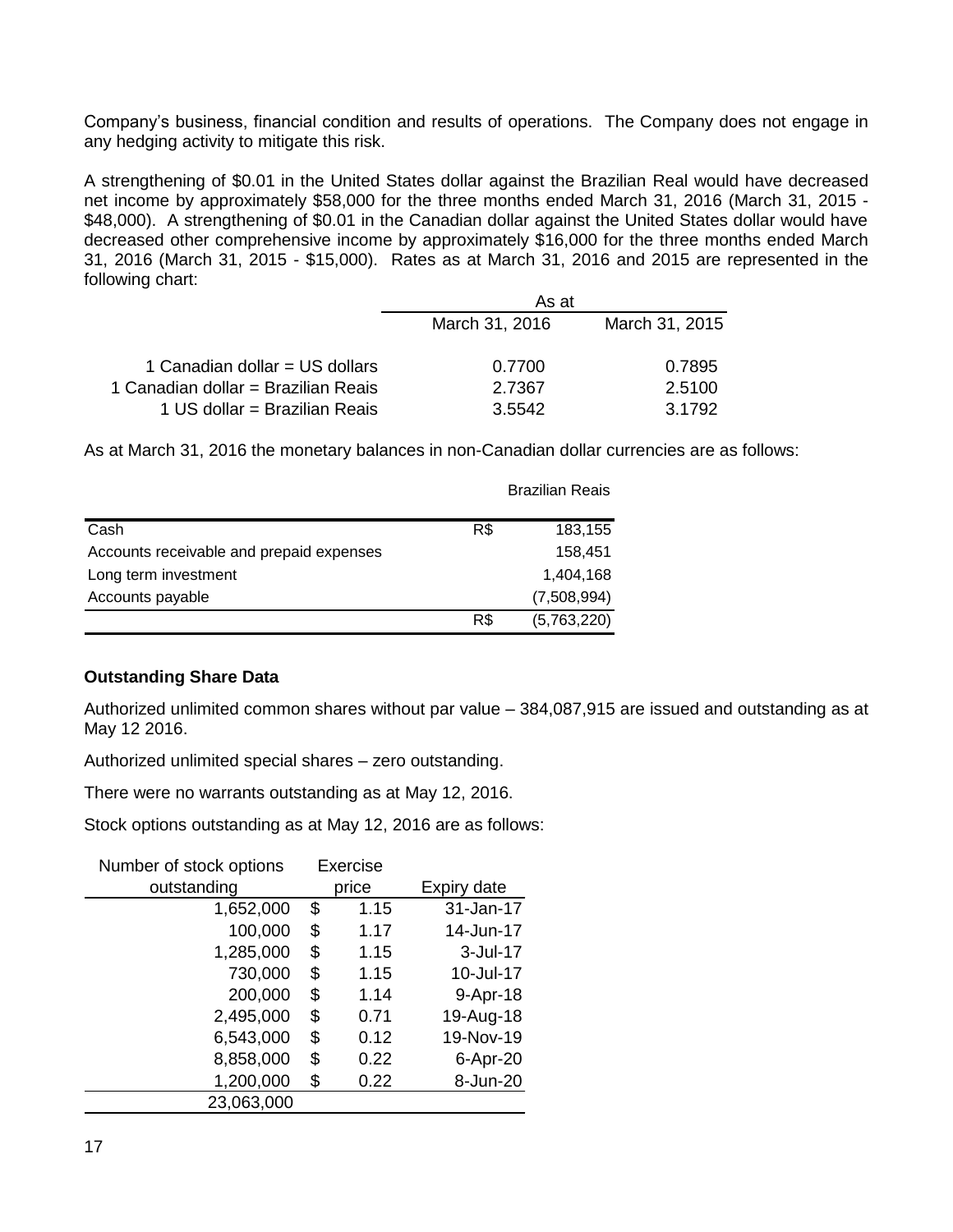### **Subsequent events**

In May 2016, the Company granted 12,969,000 DSUs to directors, officers and employees of the Company of which 5,187,600 vested immediately on the date of grant, and the balance vest quarterly from that date.

Subsequent to the end of the quarter, 1,265,000 stock options were exercised for gross proceeds of \$426,600. As well, 1,982,000 options expired unexercised on April 21, 2016.

### **Risks and Uncertainties**

The operations of the Company are speculative due to the high-risk nature of its business, which are the acquisition, financing, exploration and development of mining properties. These risk factors could materially affect the Company's future operating results and could cause actual events to differ materially from those described in forward–looking information relating to the Company. Please refer to the Company's Annual Information Form for the year ended December 31, 2015 filed on SEDAR on March 28, 2016 for a full description of the Company's risks in addition to those highlighted below.

### Nature of Mining, Mineral Exploration and Development Projects

Development projects have no operating history upon which to base estimates of future capital and operating costs. For development projects, mineral resource estimates and estimates of operating costs are, to a large extent, based upon the interpretation of geologic data obtained from drill holes and other sampling techniques, and feasibility studies, which derive estimates of capital and operating costs based upon anticipated tonnage and grades of ore to be mined and processed, ground conditions, the configuration of the mineral deposit, expected recovery rates of minerals from ore, estimated operating costs, and other factors. As a result, actual production, cash operating costs and economic returns could differ significantly from those estimated. It is not unusual for new mining operations to experience problems during the start-up phase, and delays in the commencement of production often can occur.

Mineral exploration is highly speculative in nature. There is no assurance that exploration efforts will be successful. Even when mineralization is discovered, it may take several years until production is possible, during which time the economic feasibility of production may change. Substantial expenditures are required to establish measured, indicated and inferred mineral resources through drilling. Upon completion of a feasibility study, with an accompanying economic analysis, proven and probable mineral reserves may be estimated. Because of these uncertainties, no assurance can be given that exploration programs will result in the expansion of mineral resources or the establishment of mineral reserves. There is no certainty that the expenditures made towards the search and evaluation of mineral deposits will result in discoveries or development of commercial quantities of ore.

Mine development capital cost estimates are vulnerable to market forces, cost escalations and reductions, exchange rate fluctuations and supplier price changes. These factors can impact capital cost estimates.

## Mineral Resource and Mineral Reserve Estimates May be Inaccurate

There are numerous uncertainties inherent in estimating mineral resources and reserves, including many factors beyond the control of the Corporation. Such estimates are a subjective process, and the accuracy of any mineral resource or reserve estimate is a function of the quantity and quality of available data and of the assumptions made and judgments used in geological interpretation. These amounts are estimates only and the actual level of recovery of minerals from such deposits may be different. Differences between management's assumptions, including economic assumptions such as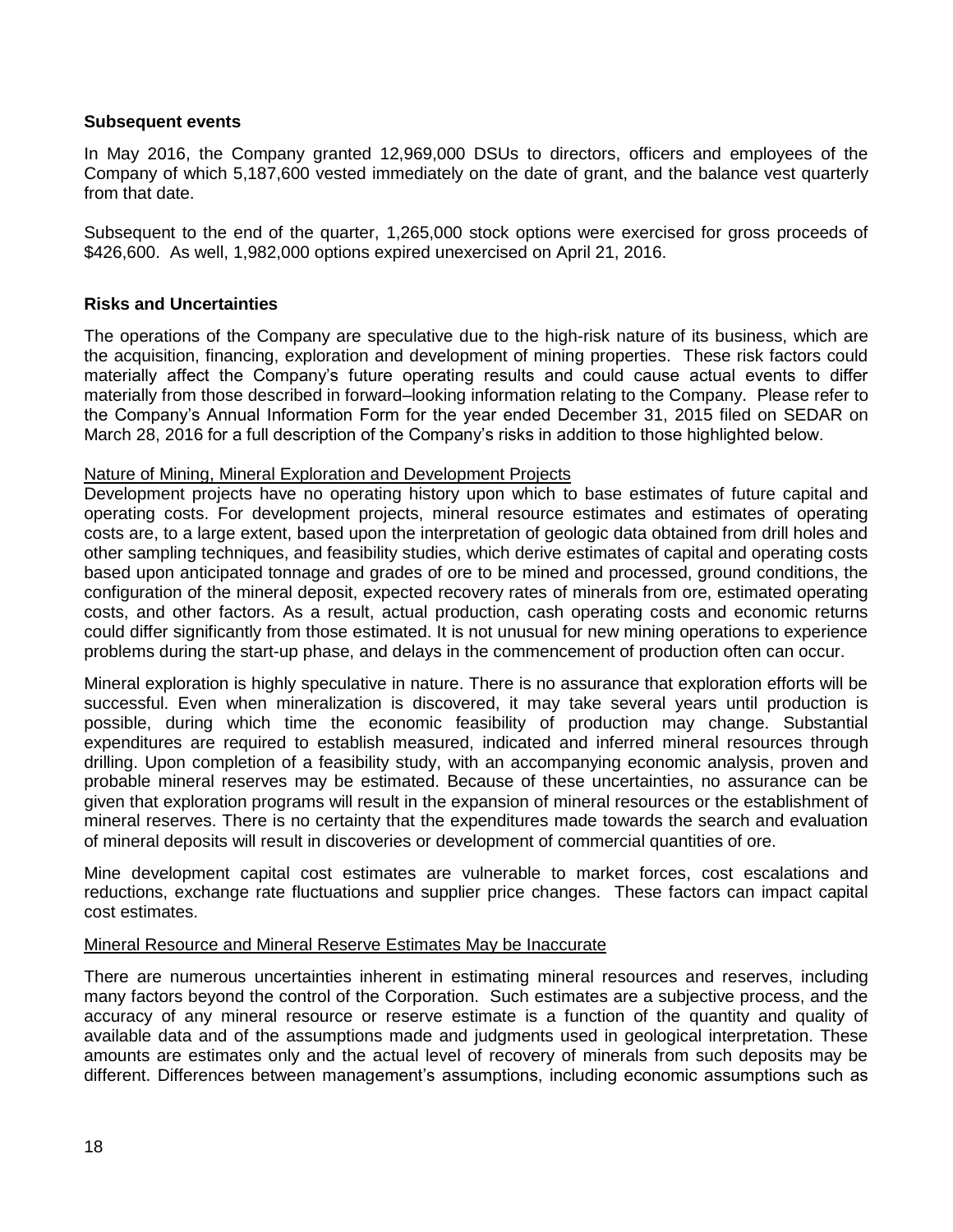metal prices, market conditions and actual events could have a material adverse effect on the Corporation's mineral resource and reserve estimates, financial position and results of operations.

#### Uncertainty Relating to Mineral Resources

Mineral resources that are not mineral reserves do not have demonstrated economic viability. Due to the uncertainty that may attach to mineral resources, there is no assurance that mineral resources will be upgraded to mineral reserves.

## Foreign Operations

At present, the mineral properties of Belo Sun are located in Brazil. As a result, the operations of the Corporation are exposed to various levels of political, economic and other risks and uncertainties associated with operating in a foreign jurisdiction. These risks and uncertainties include, but are not limited to, currency exchange rates; price controls; import or export controls; currency remittance; high rates of inflation; labour unrest; renegotiation or nullification of existing permits, applications and contracts; tax disputes; changes in tax policies; restrictions on foreign exchange; changing political conditions; community relations; currency controls; and governmental regulations that may require the awarding of contracts of local contractors or require foreign contractors to employ citizens of, or purchase supplies from, a particular jurisdiction. Changes, if any, in mining or investment policies or shifts in political attitudes in Brazil or other countries in which Belo Sun may conduct business, may adversely affect the operations of the Corporation. The Corporation may become subject to local political unrest or poor community relations that could have a debilitating impact on operations and, at its extreme, could result in damage and injury to personnel and site infrastructure.

Failure to comply with applicable laws and regulations may result in enforcement actions and include corrective measures requiring capital expenditures, installing of additional equipment or remedial actions. Parties engaged in mining operations may be required to compensate those suffering loss or damage by reason of mining activities and may have civil or criminal fines or penalties imposed for violations of applicable laws or regulations.

#### Licences and Permits, Laws and Regulations

The Corporation's exploration and development activities, including mine, mill and infrastructure facilities, require permits and approvals from various government authorities, and are subject to extensive federal, state and local laws and regulations governing prospecting, development, production, transportation, exports, taxes, labour standards, occupational health and safety, mine safety and other matters. Such laws and regulations are subject to change, can become more stringent and compliance can therefore become more time consuming and costly. In addition, the Corporation may be required to compensate those suffering loss or damage by reason of its activities. The Corporation will be required to obtain additional licences and permits from various governmental authorities to continue and expand its exploration and development activities. There can be no assurance that the Corporation will be able to maintain or obtain all necessary licences, permits and approvals that may be required to explore and develop its properties, commence construction or to operate its mining facilities.

The costs and potential delays associated with obtaining the necessary authorizations and licences and complying with these authorizations, licences and applicable laws and regulations could stop or materially delay or restrict the Corporation from proceeding with the development of the Volta Grande Project. Any failure to comply with applicable laws, regulations, authorizations or licences, even if inadvertent, could result in interruption or termination of exploration, development or mining operations or logistics operations, or material fines, penalties or other liabilities which could have a material adverse effect on the Corporation's business, properties, results of operations, financial condition or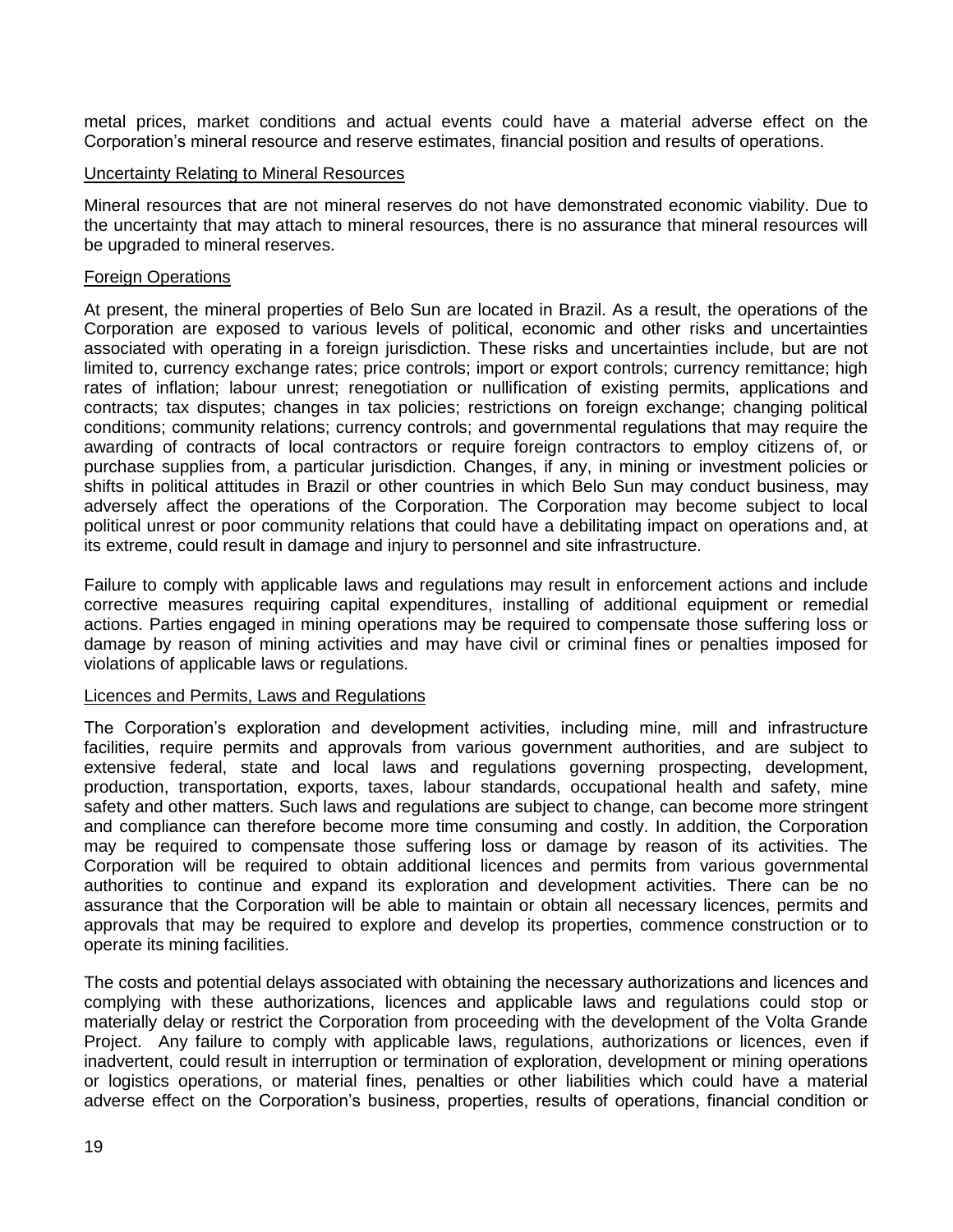prospects. The Corporation can make no assurance that it will be able to maintain or obtain all of the required mineral licences and authorizations on a timely basis, if at all. The Corporation only has exploration permits and the preliminary licence which was granted on December 2, 2013. There is no assurance that it will obtain the corresponding mining concessions, or that if they are granted, that the process will not be heavily contested and thus costly and time consuming to the Corporation. In addition, it may not obtain one or more licences. Any such failure may have a material adverse effect on the Corporation's business, results of operations and financial condition.

The Environmental Secretary Office of the State of Pará is the regulatory authority responsible for evaluating and determining the appropriateness of preliminary licences. As part of the standard application process the Environmental Secretary Office holds public hearings. There can be no assurances that the Environmental Secretary Office of the State of Pará will grant a licence to the Corporation.

## **Environmental**

The Company's activities are subject to extensive federal, state and local laws and regulations governing environmental protection and employee health and safety. Environmental legislation is evolving in a manner that is creating stricter standards, while enforcement, fines and penalties for noncompliance are more stringent. The cost of compliance with changes in governmental regulations has the potential to reduce the profitability of operations. Furthermore, any failure to comply fully with all applicable laws and regulations could have significant adverse effects on the Company, including the suspension or cessation of operations.

The current and future operations of the Corporation, including development and mining activities, are subject to extensive federal, state and local laws and regulations governing environmental protection, including protection and remediation of the environment and other matters. Activities at the Corporation's properties may give rise to environmental damage and create liability for the Corporation for any such damage or any violation of applicable environmental laws. To the extent the Corporation is subject to environmental liabilities, the payment of such liabilities or the costs that the Corporation may incur to remedy environmental pollution would reduce otherwise available funds and could have a material adverse effect on the Corporation. If the Corporation is unable to fully remedy an environmental problem, it might be required to suspend operations or enter into interim compliance measures pending completion of the required remedy. The potential exposure may be significant and could have a material adverse effect. The Corporation intends to minimize risks by taking steps to ensure compliance with environmental, health and safety laws and regulations and operating to applicable environmental standards.

Many of the local, state and federal environmental laws and regulations require the Corporation to obtain licences for its activities. The Corporation must update and review its licences from time to time, and is subject to environmental impact analyses and public review processes prior to approval of new activities. In particular, the Corporation's mineral project is located in the Volta Grande do Xingu region, in the area proximal to the Belo Monte hydroelectric plant, on the Xingu River, which is one of the Amazon's most important rivers. Due to the existence of communities of indigenous peoples and the region's biodiversity, the environmental licensing process of the Belo Monte dam has attracted a great deal of attention from the local communities, non-governmental organizations, the Federal Public Prosecutor Office, the Brazilian Institute of Environment and Renewable Natural Resources, and other Brazilian and foreign institutions. Therefore, environmental licensing of the Volta Grande Project and relations with local communities may be more challenging and time consuming and subject to greater scrutiny as compared to the environmental licensing process and community and social relations for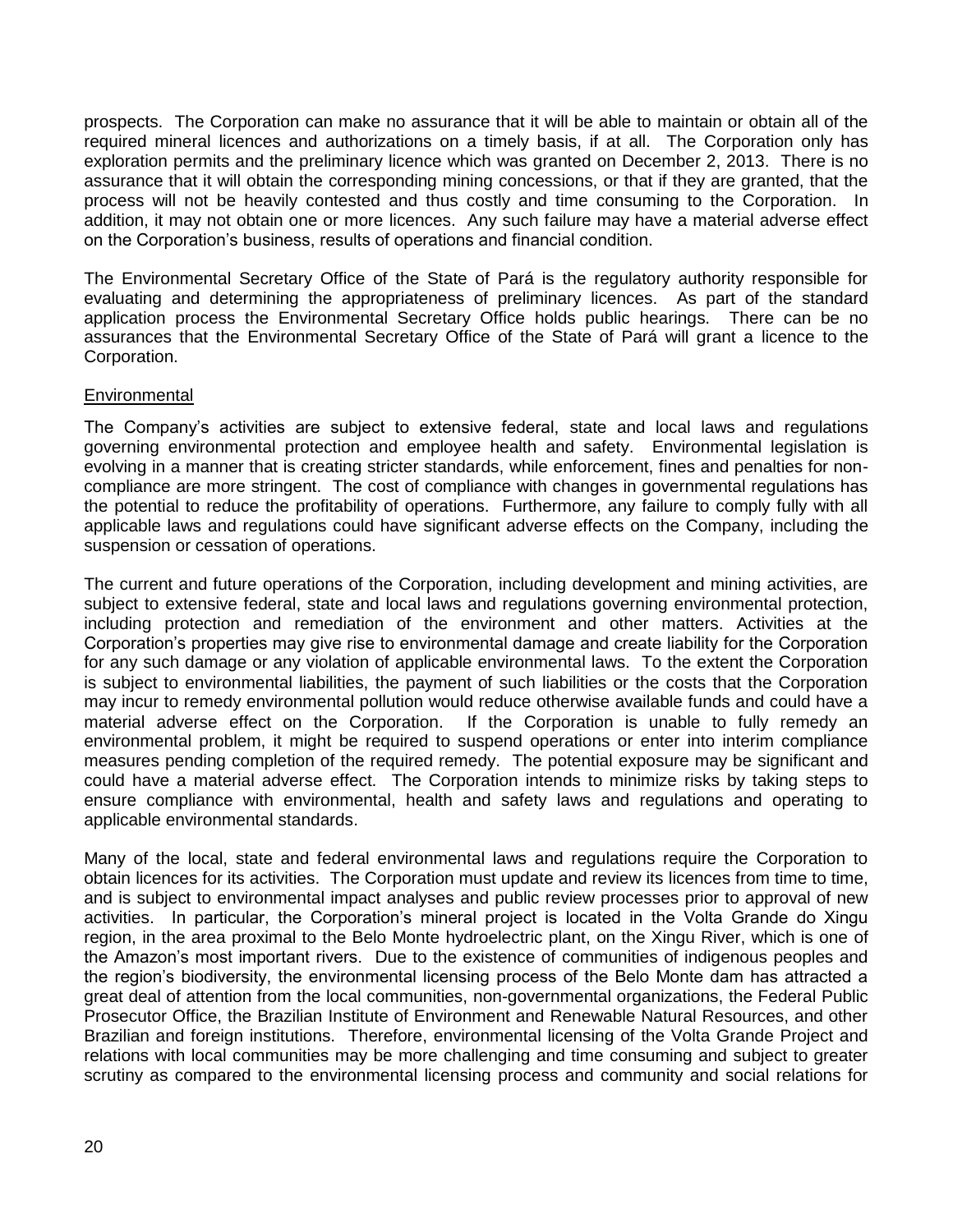other mineral projects conducted in Brazil. Belo Sun can make no assurance that it will be able to maintain or obtain all of the required environmental and social licences on a timely basis, if at all.

In addition, it is possible that future changes in applicable laws, regulations and authorizations or changes in enforcement or regulatory interpretation could have a significant impact on the Corporation's activities. Those risks include, but are not limited to, the risk that regulatory authorities may increase bonding requirements beyond the Corporation's or its subsidiaries' financial capabilities. Developments elsewhere in the Brazilian mining industry or in relation to Brazilian mining legislation may add to regulatory processes and requirements, including additional scrutiny of all current permitting applications.

#### Liquidity Concerns and Future Financings

The Corporation will require significant capital and operating expenditures in connection with the development of the Volta Grande Project. There can be no assurance that the Corporation will be successful in obtaining the required financing as and when needed. Volatile markets may make it difficult or impossible for the Corporation to obtain debt or equity financing on favourable terms, if at all. Failure to obtain additional financing on a timely basis may cause the Corporation to postpone or slow down its development plans, forfeit rights in some or all of the Corporation's properties or reduce or terminate some or all of its activities. In the event that the Corporation completes an equity financing, such financing could be extremely dilutive to current shareholders who invested in the Corporation at higher share prices and dilutive as compared to the Corporation's estimated net asset value per share and mineral resource or reserve ounces per share.

## Title to Properties

The acquisition of title to resource properties is a very detailed and time-consuming process. The Corporation holds its interest in its properties indirectly through exploration permits and exploration applications. Title to, and the area of, the permits may be disputed or applications may lapse. There is no guarantee that such title will not be challenged or impaired. There may be challenges to the title of the properties in which the Corporation may have an interest, which, if successful, could result in the loss or reduction of the Corporation's interest in the properties. There are garimpeiros (informal miners) operating within the Corporation's property, and there may be issues and difficulties that could arise, including title disputes and the risk of the garimpeiros encroaching onto active areas of the Volta Grande Project.

The Corporation may need to acquire title to additional surface rights and property interests to further exploration and development activities. There can be no assurances that the Corporation will be able to acquire such additional surface rights. To the extent additional surface rights are available, they may only be acquired at significantly increased prices, potentially adversely affecting financial performance of the Corporation.

## Project development costs

The Company plans to continue to develop its Volta Grande Project. There can be no assurance that this project will be fully developed in accordance with the Company's current plans or completed on time or to budget, or at all.

## **Litigation**

Belo Sun has entered into legal binding agreements with various third parties on a consulting and partnership basis. The rights and obligations that arise from such agreements are open to interpretation and Belo Sun may disagree with the position taken by the various other parties resulting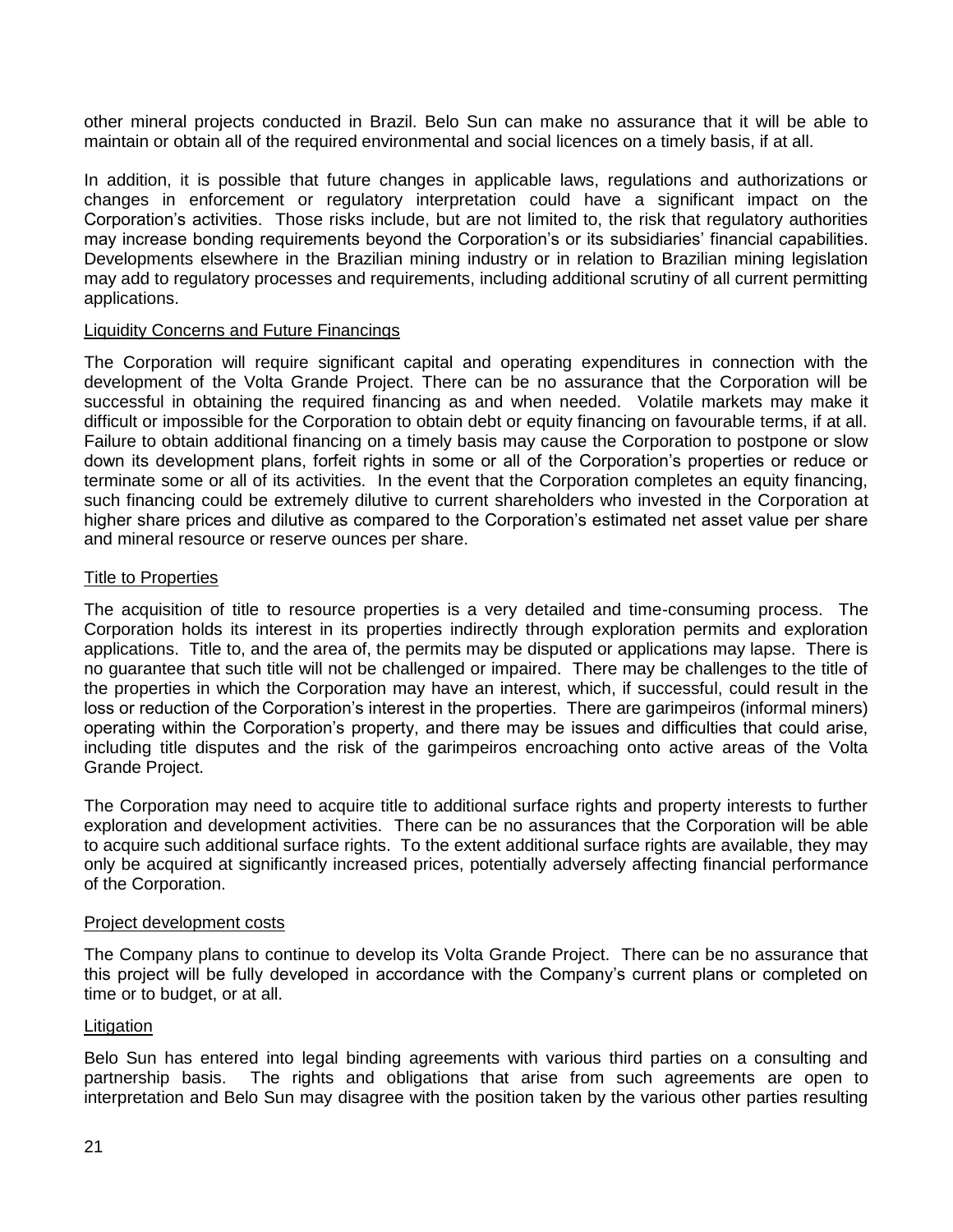in a dispute that could potentially initiate litigation and cause Belo Sun to incur legal costs in the future. Given the speculative and unpredictable nature of litigation, the outcome of any future disputes could have a material adverse effect on Belo Sun.

## Dependence on Key Personnel

The success of the Company is dependent upon the efforts and abilities of its senior management and board of directors. The loss of any member of the management team or board of directors could have a material adverse effect upon the business and prospects of the Company. In such event, the Company will seek satisfactory replacements but there can be no guarantee that appropriate personnel will be found.

### Conflicts of Interest

Certain of the directors and officers of the Company may serve from time to time as directors, officers, promoters and members of management of other companies involved in mining or natural resource exploration and development and therefore it is possible that a conflict may arise between their duties as a director or officers of the Company and their duties as a director, officer, promoter or member of management of such other companies.

The directors and officers of the Company are aware of the existence of laws governing accountability of directors and officers for corporate opportunity and requiring disclosures by directors of conflicts of interest and the Company will rely upon such laws in respect of any directors' and officers' conflicts of interest or in respect of any breaches of duty by any of its directors or officers. All such conflicts will be disclosed by such directors or officers in accordance with applicable laws and the directors and officers will govern themselves in respect thereof to the best of their ability in accordance with the obligations imposed upon them by law.

## **Disclosure Controls and Procedures**

Management of the Company is responsible for establishing and maintaining disclosure controls and procedures. Management has designed such disclosure controls and procedures, or caused them to be designed under its supervision, to provide reasonable assurance that material information relating to the Company, including its consolidated subsidiaries, is made known to the Chief Executive Officer and the Chief Financial Officer by others within those entities.

## Internal Control Over Financial Reporting

Belo Sun's management, including the CEO and CFO, is responsible for establishing and maintaining adequate internal control over financial reporting. Under their supervision, the Company's internal control over financial reporting is a process designed to provide reasonable assurance regarding the reliability of financial reporting and the preparation of financial statements for external purposes in accordance with IFRS. The Company's internal control over financial reporting includes policies and procedures that:

- Pertain to the maintenance of records that, in reasonable detail, accurately and fairly reflect the transactions, acquisitions and dispositions of the assets of the Company;
- Provide reasonable assurance regarding the prevention or timely detection of unauthorized acquisition, use or disposition of the Company's assets that could have a material effect on the annual or interim financial statements.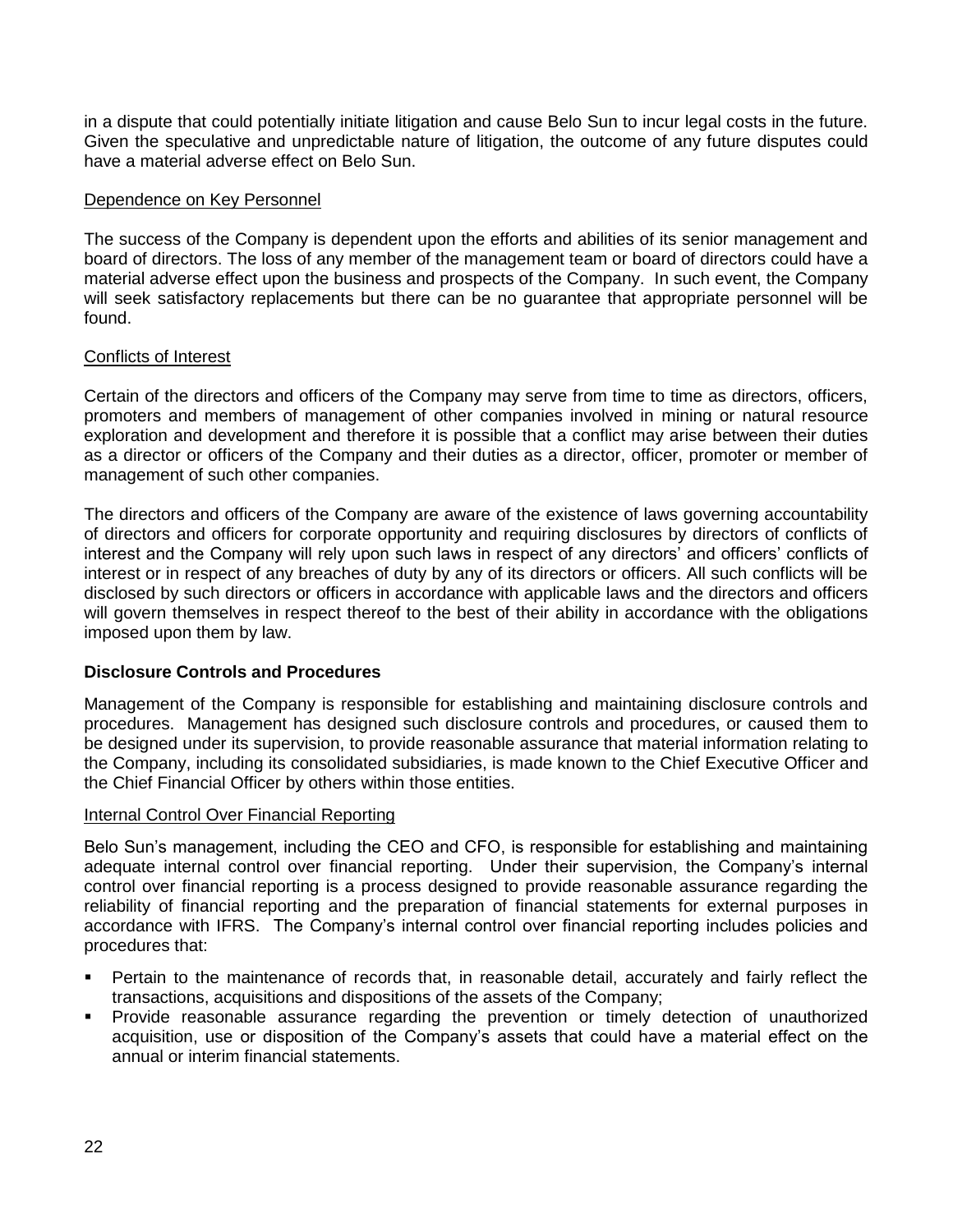The CEO and CFO have certified that Internal Controls over Financial Reporting have been designed to provide reasonable assurance regarding the reliability of financial reporting and the preparation of financial statements for external purposes in accordance with IFRS. Management used the criteria set forth by the Committee of Sponsoring Organizations of the Treadway Commission on Internal Control (COSO - 1992) Framework to design the Company's internal control over financial reporting. The Audit Committee of the Company has reviewed this MD&A and the consolidated financial statements for the three months ended March 31, 2016, and Belo Sun's Board of Directors approved these documents prior to their release.

## Limitations of Controls and Procedures

The Company's management, including the Chief Executive Officer and Chief Financial Officer, believe that disclosure controls and procedures and internal control over financial reporting, no matter how well conceived and operated, can provide only reasonable, not absolute, assurance that the objectives of the control system are met. Further, the design of a control system must reflect the fact that there are resource constraints, and the benefits of controls must be considered relative to their costs. Because of the inherent limitations in all control systems, they cannot provide absolute assurance that all control issues and instances of fraud, if any, within the Company have been prevented or detected. These inherent limitations include the realities that judgments in decision-making can be faulty, and that breakdowns can occur because of simple error or mistake. Additionally, controls can be circumvented by the individual acts of some persons, by collusion of two or more people, or by unauthorized override of the controls. The design of any control system also is based in part upon certain assumptions about the likelihood of future events, and there can be no assurance that any design will succeed in achieving its stated goals under all potential future conditions. Accordingly, because of the inherent limitations in a cost effective control system, misstatements due to error or fraud may occur and not be detected.

# **Significant Accounting Policies**

The Company's significant accounting policies can be found in Note 2 of its annual consolidated financial statements for the twelve months ended December 31, 2015.

## New and Future Accounting Pronouncements

Certain pronouncements were issued by the IASB or the IFRIC that are mandatory for accounting periods on or after January 1, 2016 or later periods. Many are not applicable or do not have a significant impact to the Company and have been excluded.

IAS 1 – Presentation of Financial Statements ("IAS 1") was amended in December 2014 in order to clarify, among other things, that information should not be obscured by aggregating or by providing immaterial information, that materiality consideration apply to all parts of the financial statements and that even when a standard requires a specific disclosure, materiality considerations do apply. The amendments are effective for annual periods beginning on or after January 1, 2016. There was no material impact from the adoption of this standard.

IAS 16 – Property, Plant and Equipment and IAS 38 – Intangible Assets are applied retrospectively and clarify in IAS 16 and IAS 38 that the asset may be revalued by reference to observable data on either the gross or the net carrying amount. In addition, the accumulated depreciation or amortization is the difference between the gross and carrying amounts of the asset. This policy will become effective for annual periods starting after, or on January 1, 2016. Earlier adoption permitted. There was no material impact from the adoption of this standard.